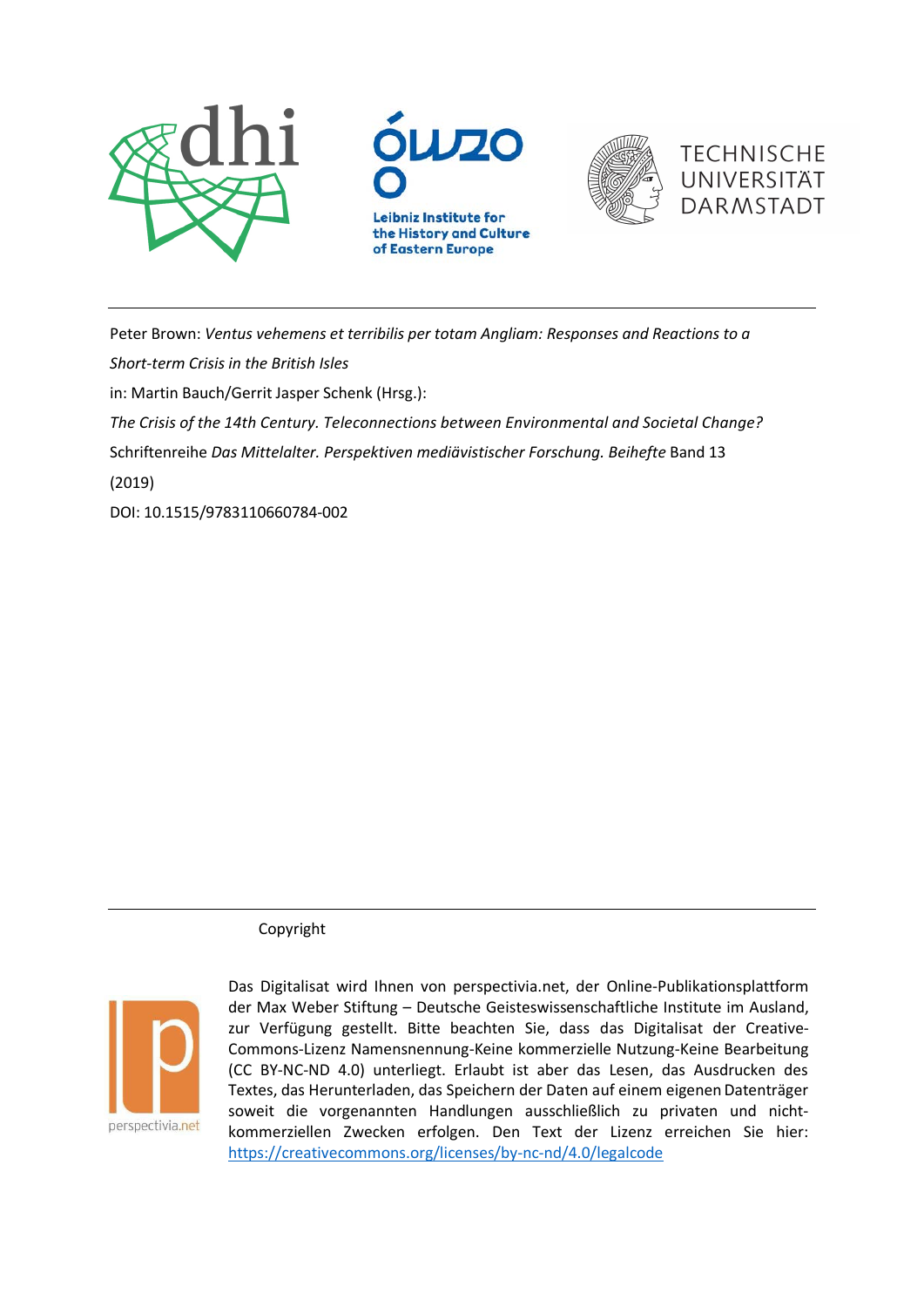## Peter Brown *Ventus vehemens et terribilis per totam Angliam***: Responses and Reactions to a Short-term Crisis in the British Isles**

**Abstract:** Although many extreme weather events were documented throughout the medieval period, few are known in great detail due to a lack of detailed documentary and archaeological evidence. A case study with a high volume of evidence is the windstorm of 15 January 1362 which primarily affected southern and eastern England. Its effects and the responses of contemporary society in its aftermath are documented relatively widely across the British Isles, with standing building evidence supporting the written evidence at certain locations. As a result, it is possible to trace the short to medium term impact of this event including how the event was perceived, what reactions were taken across the different layers of medieval society and to what extent any preparations were made against 'the next storm'.

**Keywords:** windstorms, medieval England, standing buildings, repairs, religious interpretations, responses, climate, memory

Extreme windstorms have the capacity to cause severe material damage both to manmade and natural resources. In the aftermath, structures must be repaired, felled trees must be cleared and any casualties require treatment or burial. Directly affected individuals and communities face immediate hardship and longer-term difficulties while for some these events can be fortuitous; builders and roofers may see a sudden spike in business while those with sufficient financial capital may be able to take advantage of low property prices resulting from storm damage. This remains true in the present, as demonstrated by recent events such as the 15–16 October 1987 storm<sup>1</sup> and the winter storms of 2013/14, although the insurance and re-insurance industries have emerged to provide some level of financial security. Such events have complex consequences with multi-layered effects across society but their impact in the past, especially before c. AD 1500, has rarely been considered in detail.<sup>2</sup> This is mainly due to the fact that, although sudden and unusual environmental anomalies such as extreme weather events and

**<sup>1</sup>** Risk Management Solutions, The Great Storm of 1987: 20–Year Retrospective. RMS Special Report, Newark 2007, pp. 14–15.

**<sup>2</sup>** Some exceptions include: Christian PFISTER et al., The meteorological framework of and cultural memory of three severe winter-storms in early eighteenth-century Europe, in: Climate Change 101

**Peter Brown**, PhD Candidate, Department of Archaeology, Durham University, South Road, Durham, DH1 3LE, UK, p.j.brown@durham.ac.uk

d Open Access. © 2020 Peter Brown, published by De Gruyter. <sup>[@]</sup> BY NOT This work is licensed under a Creative Commons Attribution-NonCommercial-NoDerivatives 4.0 International License. <https://doi.org/10.1515/9783110660784-002>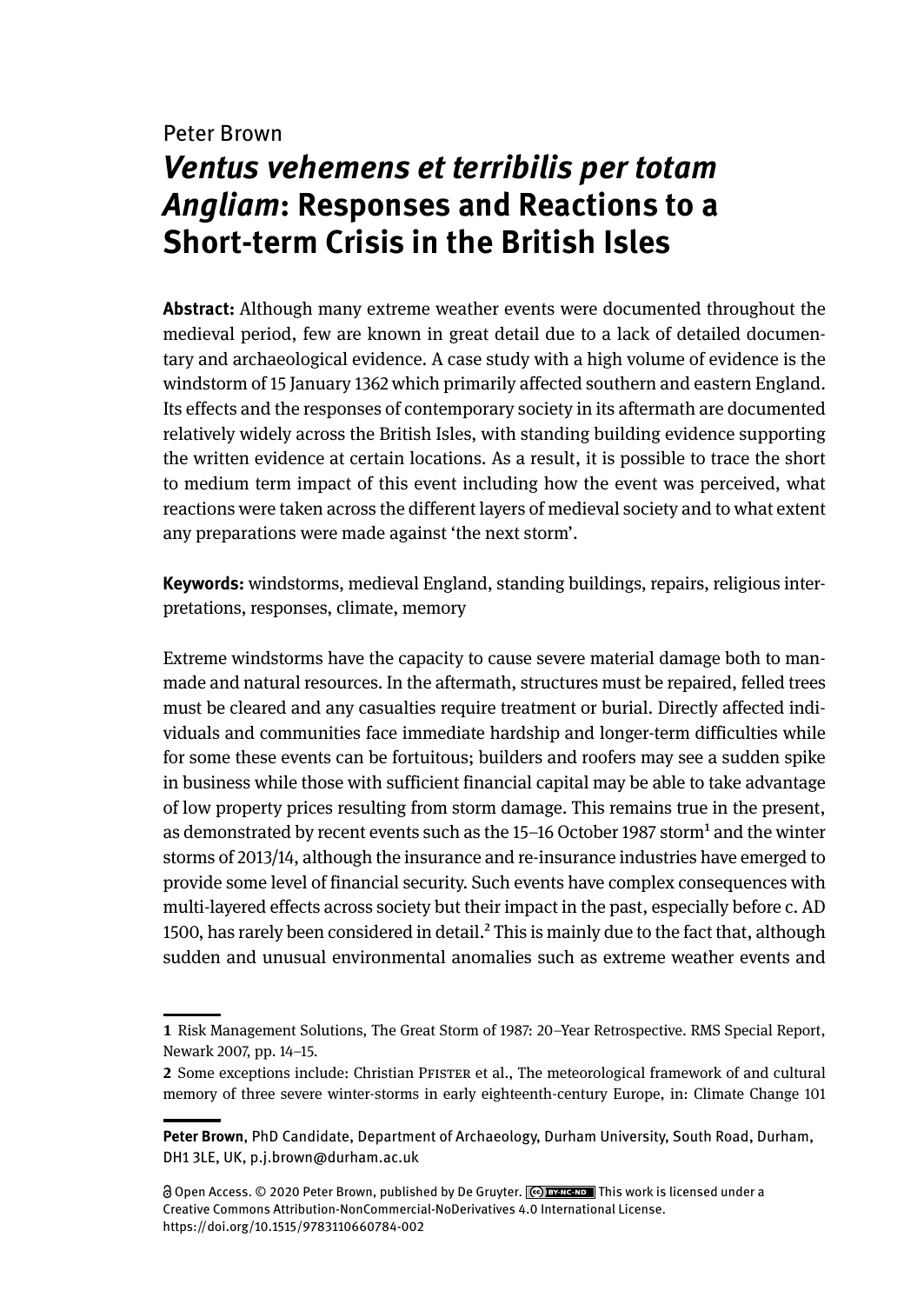other natural disasters are topics frequently described by medieval chroniclers, it is rare for single events to be described independently by a high quantity of extant written sources.<sup>3</sup> One such case is the extreme windstorm of 15 January (St Maur's Day) 1362 which resulted in severe damage throughout southern England, as well as Ireland and northern France. The following day, the storm proceeded onto the coasts of north-western Germany and Denmark where severe flooding is reported. These floods have become known as the 'Grote Mandrenke'; the great drowning of men,<sup>4</sup> and while the storm's impact in continental Europe has been the subject of previous research,<sup>5</sup> its impact in the British Isles has not been considered in detail beyond the histories of individual towns and buildings where damage is recorded.6 This contribution assesses the historical and material evidence for the St Maur's Day windstorm in the British Isles, reconstructing its impact whilst seeking to identify how contemporaries perceived and responded to its occurrence. This permits an assessment of the different ways in which  $14<sup>th</sup>$  century English society responded to a short-term environmental crisis.

The impact of the 1362 storm in Britain is primarily known through the descriptions of chroniclers. There is some difficulty assessing to what extent these descriptions are contemporaneous as while some may have been composed soon after the event, others could have been recollected or copied from existing sources decades after the storm. Although not always a good indicator of reliability, the vast majority of sources agree on the date of the storm's occurrence, its timing and direction. Most state it struck on the evening of St Maur's Day (15 January) 1361, $^7$  a date which

<sup>(2010),</sup> pp. 281-310; Rudolf BRÁZDIL/ Petr DOBROVOLNÝ, History of strong winds in the Czech lands. Causes, fluctuations, impacts, in: Geographia Polonica 74 (2001), pp. 11–27.

**<sup>3</sup>** Exceptions include the 1333 flood of the Arno in Florence, for which see Gerrit J. SCHENK, ' ... prima ci fu la cagione de la mala provedenza de' Fiorentini … ' Disaster and 'Life World' – Reactions in the Commune of Florence to the Flood of November 1333, in: The Medieval History Journal 10 (2006), pp. 355–386, as well as the Carinthia Earthquake of 1348, for which see Christian ROHR, Man and Natural Disaster in the Late Middle Ages. The Earthquake in Carinthia and Northern Italy on 25 January 1348 and its Perception, in: Environment and History 9 (2003), pp. 127–149.

**<sup>4</sup>** Nils Hibel/ Bjørn Poulsen, The Danish Resources c. 1000–1550, Leiden 2007, pp. 47–48.

**<sup>5</sup>** Maria K. Elizabeth Gortschalk, Stormvloeden en riveroverstromingen in Nederland (I de periode vóór 1400), Assen 1971, pp. 368–378; Franz MAUELSHAGEN, Disaster and Political Culture in Germany since 1500, in: Christof MAUCH/ Christian PFISTER (eds.), Natural Disasters, Cultural Responses. Case Studies toward a Global Environmental History, Lanham 2009, pp. 41-75, here pp. 49-50; Hanna HADLER et al., Geoarchaeological evidence of marshland destruction in the area of Rungholt, present-day Wadden Sea around Hallig Südfall (North Frisia, Germany), by the Grote Mandrenke in 1362 AD in: Quaternary International 473 A (2018), pp. 37–54.

**<sup>6</sup>** For previous work on the storm see: Charles E. BRITTON, A Meteorological Chronology to A.D. 1450, London 1937, p.144; Michael Hun $T$ , The Great Storm of 15 January 1362, in: Journal of Meteorology 5 (1980), pp. 61–63; Michael Rowe, The Storm of 16<sup>th</sup> October 1987 and a brief comparison with three other historic gales in southern England (1362, 1662, 1703), in: Journal of Meteorology 13 (1988), pp. 148-155. **7** Examples include: Chronicon Abbatie de Parco Lude. The Chronicle of Louth Park Abbey, ed. Edmund Venables, Horncastle 1891, pp. 40–41; Chronica Johannis de Reading et Anonymi Cantuariensis,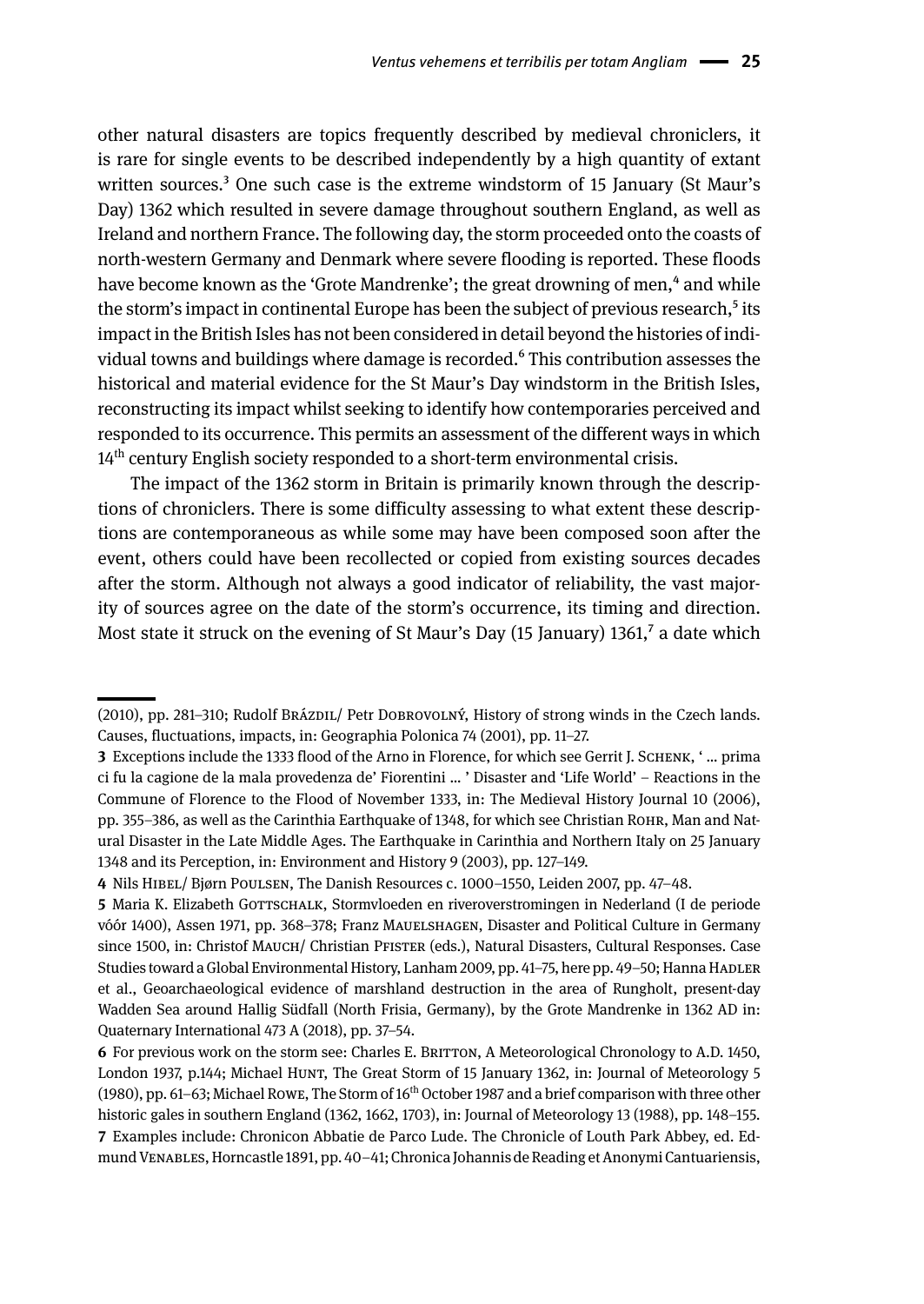is also found in a contemporary legal document which references the storm.<sup>8</sup> Note that this date corresponds to 15 January 1362 by modern reckoning as, during the medieval period, the new year was commonly counted from Lady Day (25 March) rather than 1 January.<sup>9</sup> Outliers include 'Knighton's Chronicle' which dates the storm to St Anthony's Day (17 January),<sup>10</sup> probably a simple lapse of memory, and the Irish 'Annals of the Four Masters' which gives the year as 1363.<sup>11</sup> Errors of misdating, usually to one year before or after, are very common with this category of evidence<sup>12</sup> and whilst the Irish source could document a different storm in the following year, further evidence demonstrating that the St Maur's Day storm certainly affected Ireland<sup>13</sup> suggests this is not the case. The timing of the event can be narrowed with some precision as a number of sources indicate the storm struck at evensong/vespers or around 6pm.14 The majority of continental sources on the other hand, document the storm occurring on St Marcellus Day  $(16 \text{ January})$ .<sup>15</sup> It therefore appears that after passing over England on the evening of 15 January, the storm arrived at the North Sea coasts of the Low Countries, Germany and Denmark early the following morning. This fits well with a chronology based on the speeds and progression of comparable modern storms such as the Great Storm of 1987, 15–16 October 1987, or the St Jude's Storm, 28 October 2013. Had these storms arrived over England at 6pm, they would have reached the German and Danish coasts around 5am the following morning.<sup>16</sup> Although a number of chroniclers state that the storm continued for 7 days after St Maur's Day,<sup>17</sup> this is almost certainly an exaggeration although the weather may have remained inclement during this period. All of the chroniclers who discuss the

<sup>1346–1367,</sup> ed. James Tait, Manchester 1914, p. 150; The Brut or The Chronicles of England. Part I, ed. Friedrich W. D. Brie, London 1906, p. 315.

**<sup>8</sup>** London, The National Archives of the UK, JUST 2/18/58.

**<sup>9</sup>** Christian Pfister et al., Winter Severity in Europe. The Fourteenth Century, in: Climate Change 34 (1996), pp. 91–108, here p. 96.

**<sup>10</sup>** Henricus Knighton, Knighton's Chronicle 1337–1396, ed. Geoffrey H. Martin, Oxford 1995, p. 185.

**<sup>11</sup>** John O'Donovan, Annals of the Four Masters, vol. 3, Dublin 1856, p. 625.

**<sup>12</sup>** Pfister (note 9), p. 96.

**<sup>13</sup>** Chartularies of St. Mary's Abbey, Dublin: with the register of its house at Dunbrody, and Annals of Ireland. Vol. 2, ed. John T. GILBERT, London 1884, p. 396.

**<sup>14</sup>** Eulogium (Historiarum sive Temporis): Chronicon ab orbe condito usque ad annum domini M.CCC. LXVI. Vol. 3, ed. Frank S. Haydon, London 1863, p. 229; John Capgrave, The Chronicle of England, ed. Francis C. Hingeston, London 1858, p. 221; Piers Plowman. A Parallel-Text Edition of the A, B, C and Z Versions, ed. Aubrey V. C. SCHMIDT, Kalamazoo 2011, pp. 176-177.

<sup>15</sup> GOTTSCHALK (note 5), pp. 371–376; Curt WEIKINN, Quellentexte zur Witterungsgeschichte Europas von der Zeitwende bis zum Jahre 1850: Hydrographie. Teil 1, Zeitwende – 1500, Berlin 1958, pp. 232–235. **16** Data from [www.europeanwindstorms.org](http://www.europeanwindstorms.org). Accessed [05/05/2016], Copyright Met Office, University of Reading and University of Exeter. Licensed under Creative Commons CC BY 4.0 International Licence: [http://creativecommons.org/licenses/by/4.0/deed.en\\_GB.](http://creativecommons.org/licenses/by/4.0/deed.en_GB)

**<sup>17</sup>** Tait (note 7), p.151; Brie (note 7), p. 315.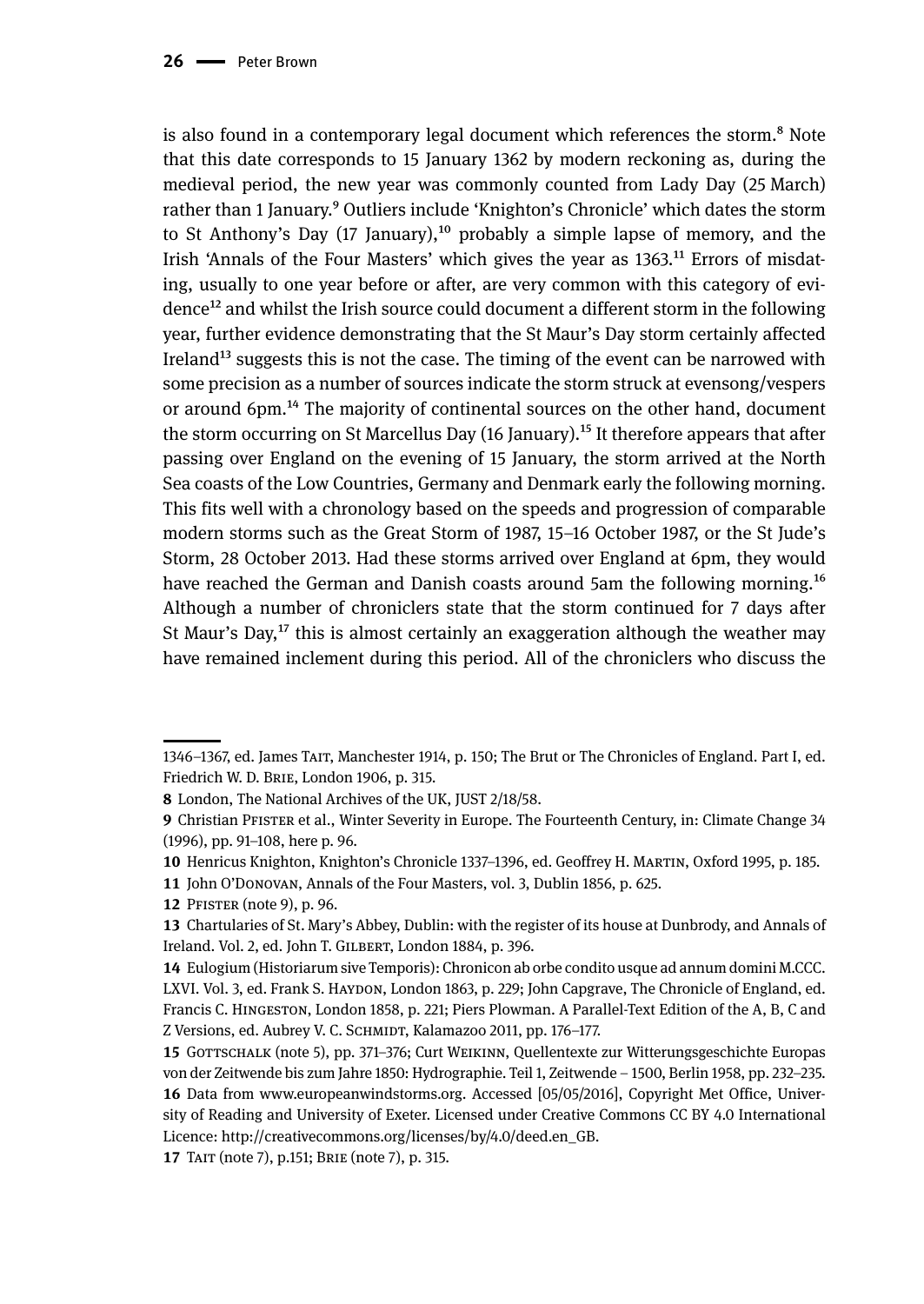direction also agree that the storm came from the south or southwest.<sup>18</sup> The evidence therefore supports the identification of the St Maur's Day event as a high-magnitude extratropical windstorm which tracked from west to east, from southwest England across to the east coast, on the night of 15 January 1362 before proceeding across to the North Sea coasts of continental Europe early the following morning.

The impact of the storm in the affected regions can be gauged through the textual descriptions. Most of the chronicles provide qualitative statements describing widespread damage to structures and the felling of trees.<sup>19</sup> A typical example is the 'Chronicon Angliae Petriburgense*'* which describes damage to houses and mills as well as the felling of individual trees in addition to large tracts of woodland.<sup>20</sup> In some cases, local details such as the damage received by specific, and often prominent, buildings are included such as at the Dominican Friary in Dublin, $^{21}$  the Augustinian Friary in London, the bell towers of Bury St Edmunds, Suffolk, and Norwich,<sup>22</sup> Norfolk, as well as the gatehouse of the Benedictine Abbey of St Albans,<sup>23</sup> Hertfordshire. Some chroniclers provide anecdotal accounts of local occurrences. For example, at St Augustine's Abbey in Canterbury, Kent, a chaplain was killed after seeking shelter from the storm when a roof beam of the chapel of St Pancras was blown down into the nave.<sup>24</sup> Similarly, in London, an Augustinian friar was reportedly blown through a window by a particularly strong gust.<sup>25</sup> Such incidents, together with the recorded structural damage, would correspond to a storm of force 11–12 on the Beaufort Scale. This, together with the use of terminology describing the storm as an exceptional and unprecedented occurrence<sup>26</sup> makes it clear that this event was well beyond what contemporaries considered 'normal' during a typical winter storm season.

Beyond written chronicles, a number of other types of document provide evidence of the damage wrought by the storm. Many of these sources, however, only date the storm to the year 1362 so it must be assumed that they deal with the 15 January

- **20** Chronicon Angliae Petriburgense, ed. John A. Giles, London 1845, p. 172: *Domos et molendina innumera prostravit, arbores et integras silvas in multis locis a fundamentis evulsit.*
- **21** See Gilbert (note 13), p. 396.

**22** The Anonimalle Chronicle 1333 to 1381, ed. Vivian H. Galbraith, Manchester 1927, p. 50.

**<sup>18</sup>** Adamus Murimuthensis, Adami Murimuthensis Chronica, ed. Thomas Hog, London 1846, p. 196; Tait (note 7), p. 150; Venables (note 7), p. 41.

**<sup>19</sup>** For example: Polychronicon Ranulphi Higden Monachi Cetrensis, Vol, 8, ed. Joseph R. Lumby, London 1882, p. 412.

**<sup>23</sup>** Gesta Abbatum Monasterii Sancti Albani, Vol. 3, A.D. 1349–1411, ed. Henry T. Riley, London 1869, p. 387.

**<sup>24</sup>** William Thorne's Chronicle of Saint Augustine's Abbey Canterbury, ed. A. Hamilton Davis, Oxford 1934, p. 564.

<sup>25</sup> Chronicon Anonymi Cantvariensis, ed. Charity Scorr-Srokes/ Chris Given-Wilson, Oxford 2008, p. 119.

**<sup>26</sup>** Ibid., p. 118: *inceperunt tempestates horribiles numquam alias uise uel audite et uentorum turbines in Anglia*. Martin (note 10), p. 184: *orta est horribilis et nimis ualida tempestas uentorum, qualem nunquam retroactis temporibus non creditur a plebe fuisse uisam*.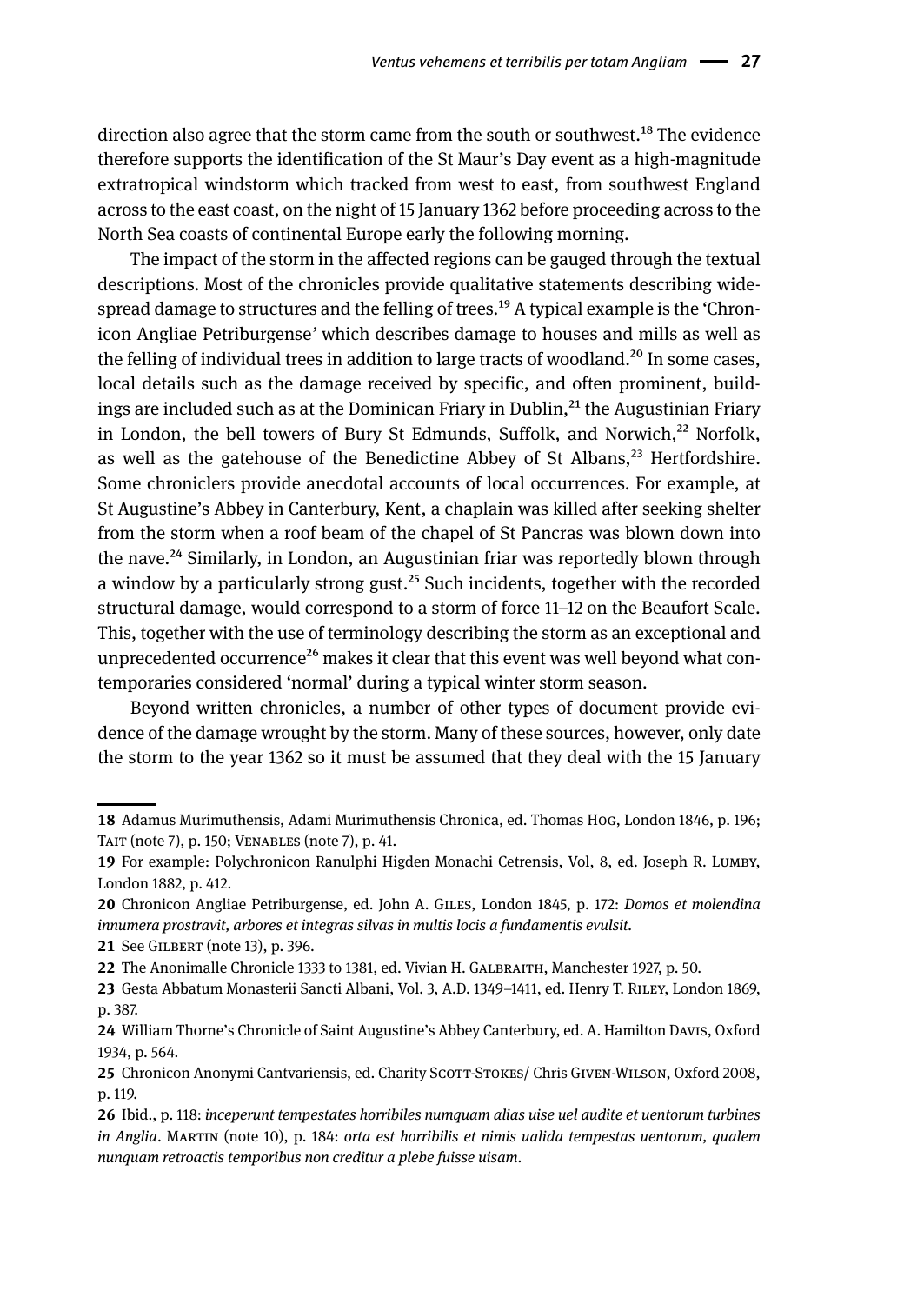event rather than any separate storms which occurred that year. Manorial accounts such as those from Thaxted, Essex, where two windmills and a grange were heavily damaged, $^{27}$  highlight the damage faced in affected rural areas. Damage was also felt at high status residences as is demonstrated by the works required at the Royal residence of Clarendon, Wiltshire, as a result of storm damage which particularly damaged the park pale.<sup>28</sup> The coroner's rolls provide further evidence of casualties, describing how two parishioners were killed inside the church at Longstanton, Cambridgeshire, when a tree was blown against the church, causing masonry to fall down upon them.29 A particularly useful source are the *Registers of the Black Prince* which cover the administration of the estates held by the heir to the throne, Prince Edward. These provide details of felled trees in the Prince's parks as well as damage to housing, mills, manors and infrastructure across his estates.<sup>30</sup>

Where the textual evidence describes damage at specific, named structures and these survive into the present, standing building analysis can provide further evidence of the storm's impact. A good example is Norwich Cathedral, where the Romanesque arches on the ground and first floors are superseded by a later Gothic clerestory.<sup>31</sup> Although later remodelling has taken place, this stylistic disjuncture (Figure 1) must be a direct result of the storm which, in blowing from the east, caused the spire to fall into the presbytery, destroying the roof and upper stories in this area, a detail corroborated by the written evidence which records severe damage to the presbytery.<sup>32</sup> Similarly, the gatehouse at St Albans, which was built in the aftermath of the storm on the site of an earlier gatehouse and almonry which had been heavily damaged,<sup>33</sup> contains structural elements which predate the current structure. Triple-roll ribs in the vaulting of one of the ground floor chambers, for example, are most likely 13<sup>th</sup> century in date. A plausible scenario, therefore, is that these fragments belonged to the earlier structures, which were destroyed or heavily damaged by the storm and later re-used in the construction of the new gatehouse. $34$ 

**<sup>27</sup>** Kenneth C. Newton, Thaxted in the Fourteenth Century. An account of the manor and borough, with translated texts (Essex record office publications 33), Chelmsford 1960, pp. 71, 75.

**<sup>28</sup>** London, The National Archives of the UK, E 101/460/2.

**<sup>29</sup>** In this account the date of the *magna tempestas* is given as the Saturday after the feast of St Hilary (15. January 1362): London, The National Archives of the UK, JUST 2/18/58.

**<sup>30</sup>** Register of Edward the Black Prince, Part IV, England, A. D. 1351–1365, ed. Michael C. B. Dawes, London 1933, pp. 416, 420, 426, 429, 431; Register of Edward the Black Prince, Part II, Duchy of Cornwall, A. D. 1351–1365, ed. Michael C. B. Dawes, London 1931, pp. 188–189.

**<sup>31</sup>** Francis Woodman, The Gothic Campaigns, in: Ian Atherton et al. (ed.), Norwich Cathedral. Church, City and Diocese, 1096–1996, London, Rio Grande 1996, pp. 179, 192.

**<sup>32</sup>** Henry Wharton, Anglia Sacra sive Collectio Historiarum, vol. I, London 1691, p. 415.

<sup>33</sup> Rosalind NIBLETT/ Isobel THOMPSON, Alban's Buried Towns. An Assessment of St Albans' Archaeology up to AD 1600, Oxford 2005, p. 254.

**<sup>34</sup>** Royal Commission on Historical Monuments (England) (ed.), A Guide to Saint Albans Cathedral, London 2nd ed. 1982, p. 31.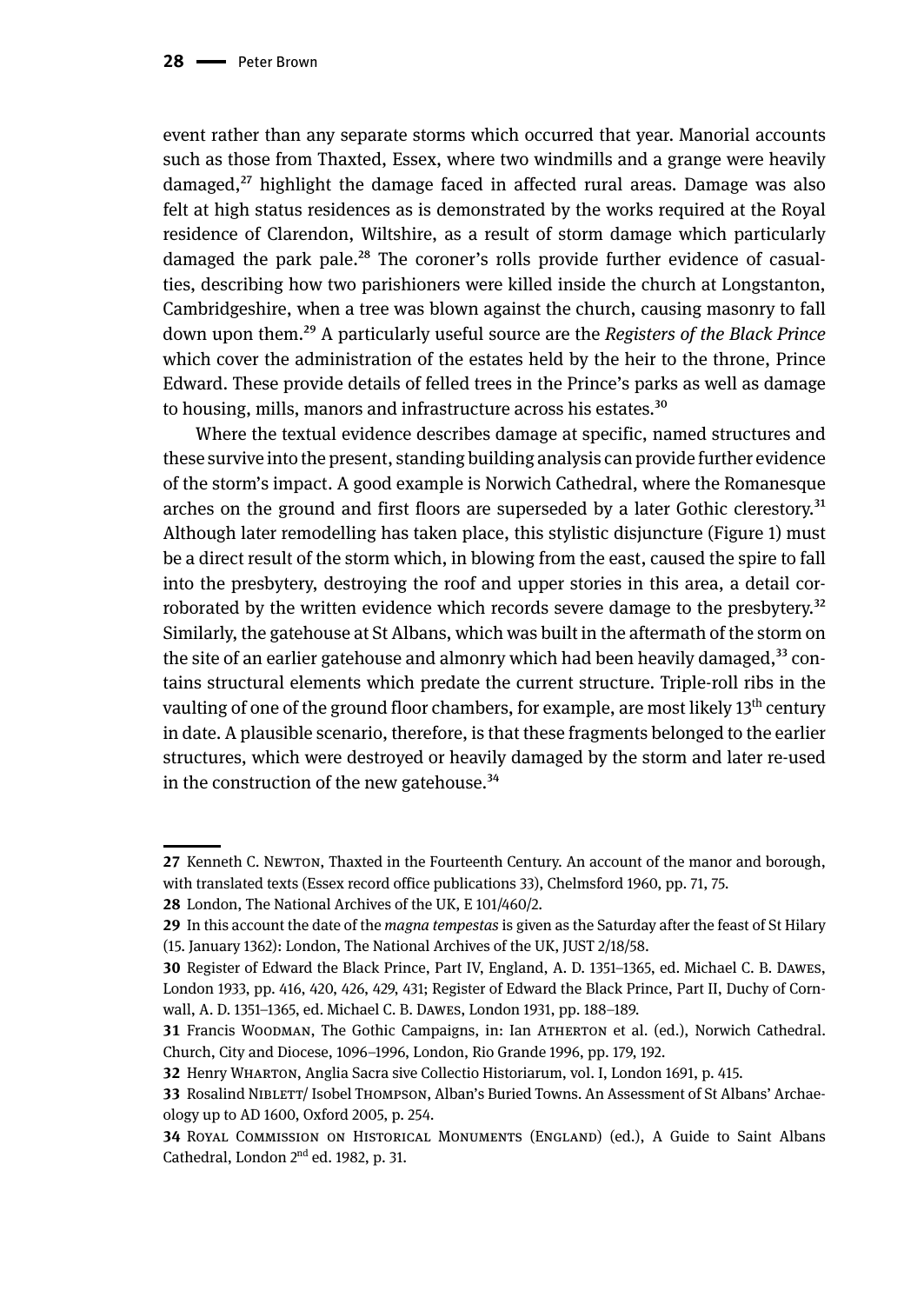

**Figure 1:** The presbytery of Norwich Cathedral. Although the current clerestory was remodelled in the 15th century, the disjuncture between Romanesque and gothic architecture above the first floor is a direct result of damage caused on St Maur(us)'s Day 1362. (Photograph by the author).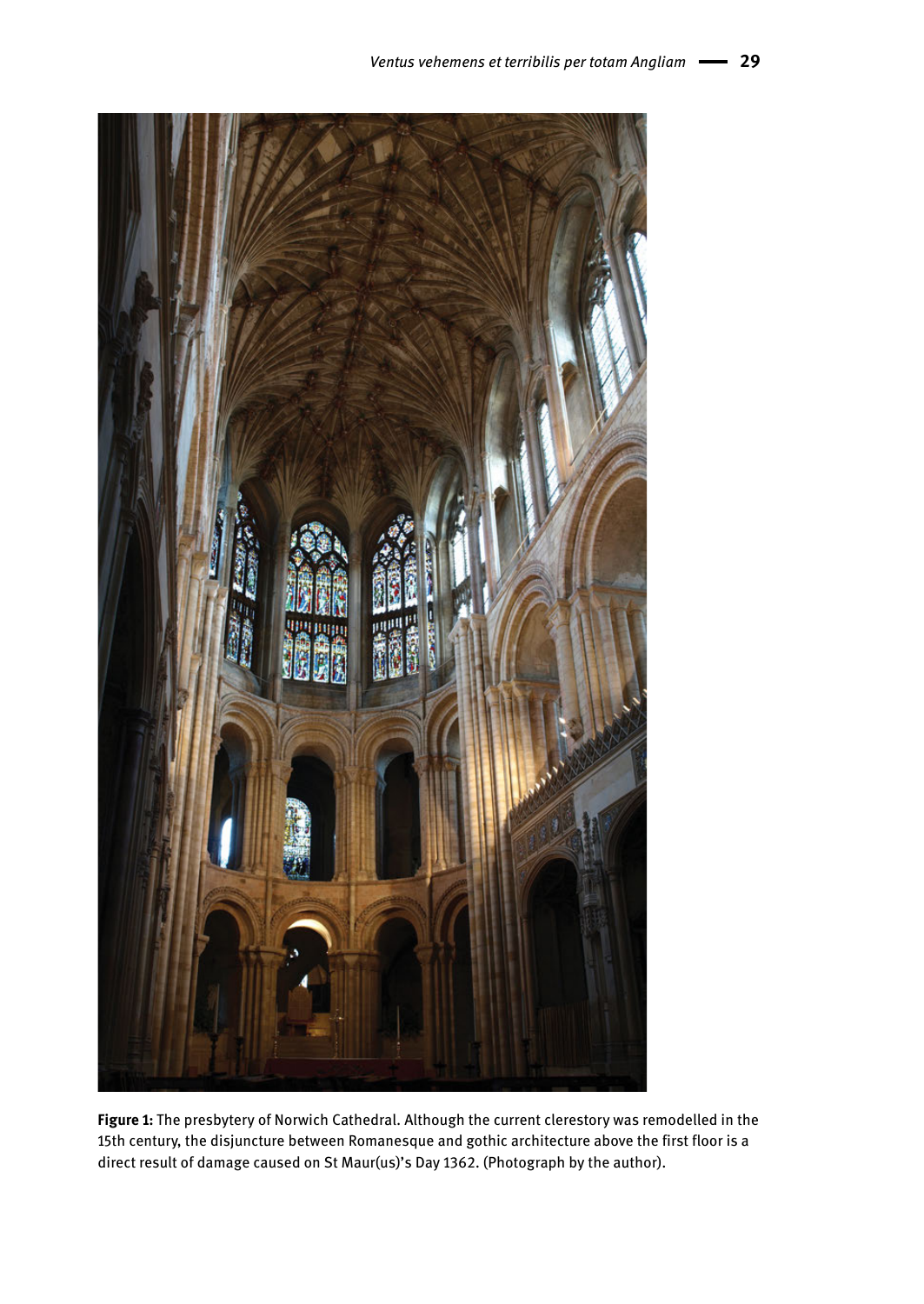In some cases, however, archaeological and standing building evidence cannot substantiate the written record. At Rochester Castle, Kent, for example, although extensive repairs took place between 1367 and 1370 motivated by storm damage, the castle had been in a state of disrepair and neglect since a siege in 1264.<sup>35</sup> Thus, although documentary evidence does describe the damage suffered in the storm<sup>36</sup> and the 14th century repairs do seem to have particularly focussed on the east curtain wall and the two towers in this area, $37$  disentangling in detail the damage which occurred in 1362 as opposed to existing issues of disrepair and neglect proves impossible. Similarly, at Portchester Castle, Hampshire, although extensive works were instigated on 20th January 1362, a major part of which were roofing repairs employing plumbers and tilers, this cannot be correlated with the surviving archaeological evidence.38 Furthermore, it is important to acknowledge the significant caveats which accompany any interpretation of material evidence connected to historically documented events such as the 1362 storm. Even in cases where archaeological or standing remains appear to bear out the scenario described by written sources, other interpretations remain viable. An example comes from the historically attested fire, ignited by a lightning bolt, at the Abbey of Strata Florida, Ceredigon, Wales, in 1284.<sup>39</sup> Although  $19<sup>th</sup>$  century archaeological excavations at the site uncovered melted roofing lead, a detail specifically mentioned in the historical sources documenting the blaze,<sup>40</sup> this cannot be definitively linked to the 1284 event as, in addition to the possibility of an undocumented fire, the historical record attests to a number of other possible fire events. As a result, while much of the damage visible in standing buildings relating to the 1362 storm seems to closely match the damage reported by contemporary sources, it should be remembered that other explanations for these phases of damage and repair remain feasible.

One building which goes unmentioned by the documentary record in connection with the St Maur's Day storm can also be linked through a combination of standing building analysis and dendrochronological evidence. St Mary's Church, Ashwell, Hertfordshire, contains a graffito at the base of the tower which mentions the storm (Figure 2). The graffito is c. 2m above ground level and would have been challenging to carve from the current floor level. This fact, taken together with

**<sup>35</sup>** Reginald Allen Brown, Rochester Castle, London 1969, pp. 18–19.

**<sup>36</sup>** Alfred E. Stamp, Calendar of Inquisitions Miscellaneous (Chancery), Volume III, London 1937, p. 282.

**<sup>37</sup>** Allen Brown (note 36), p. 29.

**<sup>38</sup>** Barry Cunliffe/ Julian Munby, Excavations at Portchester Castle, Volume IV: Medieval, the Inner Bailey, London 1985, pp. 145, 302.

**<sup>39</sup>** Annales Cestrienses: or Chronicle of the Abbey of S. Werburg, at Chester, ed. Richard C. CHRISTIE, London 1887, pp. 115–117.

**<sup>40</sup>** Stephen W. Williams, The Cistercian Abbey of Strata Florida: its history, and an account of the recent excavations made on its site, London 1889, pp. 153–154.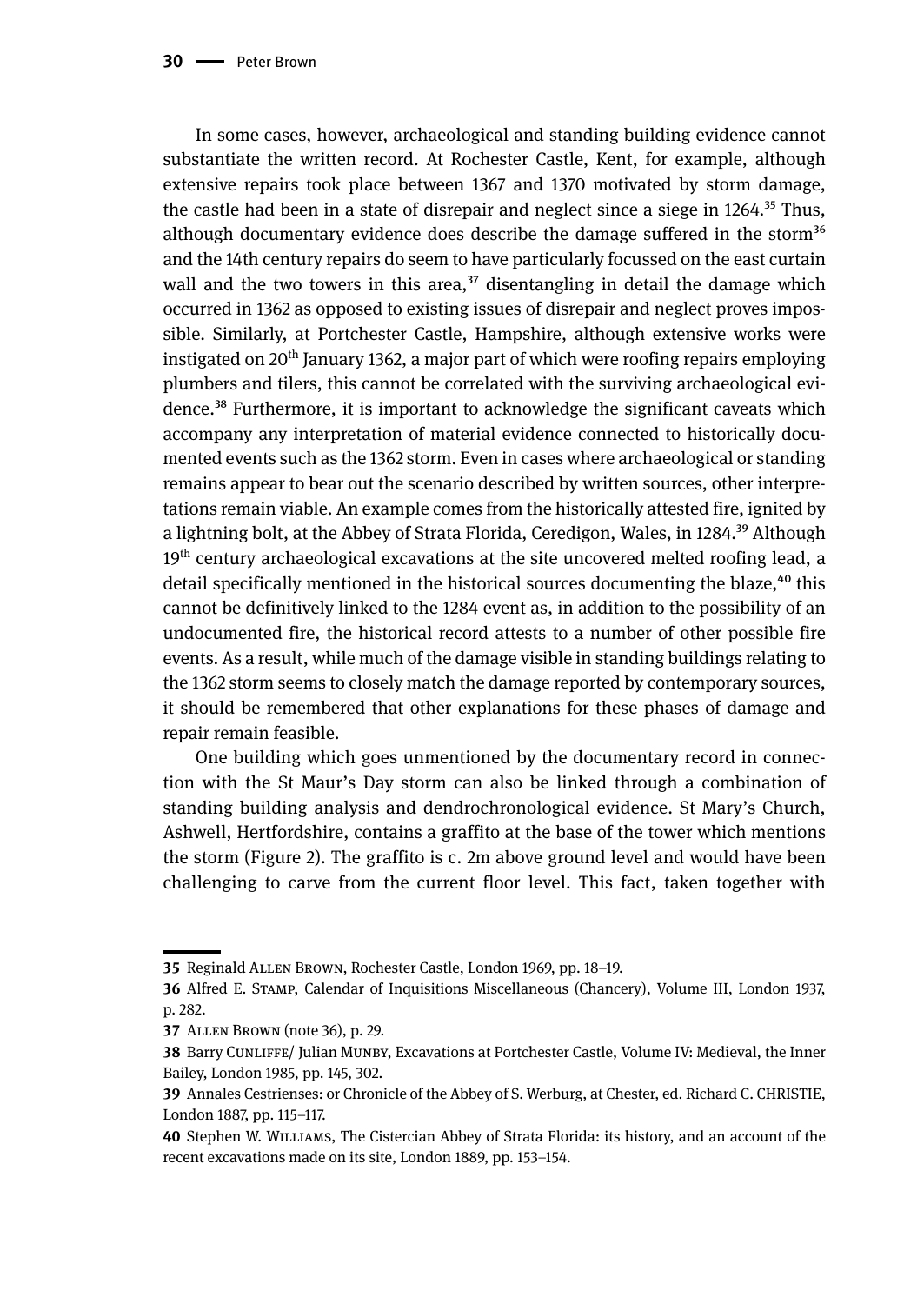

**Figure 2:** The graffito at the base of the tower of St Mary's Church, Ashwell, Hertfordshire. The inscription (highlighted) begins by describing the Black Death in 1350 with the last line quoting a line of popular verse which commemorates the storm of 1362 on the day of St Maur(us) (15 January). This can be translated as: "In the end, a mighty wind, Maurus, thunders in this year in the world, 1361" (Violet Pritchard, English Medieval Graffiti, Cambridge 1967, p. 182.) (Photograph by the author).

other nearby graffiti in the tower, which records wage information,  $41$  suggests that soon after the storm a number of masons were at work in the tower, probably with scaffolding in place. Externally, a fresh phase of construction above the first storey is visible and structural timbers from the tower have been dendrochronologically dated to 1365–1376.<sup>42</sup> As the chancel of the church was completed in 1368, and work on the tower continued until 1381, $43$  it is possible, although unconfirmed, that the unfinished building was damaged by the St Maur's Day storm, perhaps necessitating repairs and delaying the completion of the church.

Dendrochronological dating of timbers from contemporary structures may indicate a number of additional cases of storm damage. The tower of the church of St Peter and St Mary in Stowmarket, Suffolk, for example, is constructed around an internal timber framework felled in one phase during 1362/3.<sup>44</sup> That this is likely to have been a repair rather than a fresh construction is indicated by a will from 1453 which describes it as "the new tower".45 Similarly, at St Patrick's Cathedral, Dublin, only 750m from

**<sup>41</sup>** Matthew Champion, Medieval Graffiti. The Lost Voices of England's Churches, London 2015, p. 209.

**<sup>42</sup>** Dan Miles/ Michael Worthington/ Martin Bridge, General List. Oxford Dendrochronology Laboratory, in: Vernacular Architecture 34 (2003), pp. 109–113, here pp. 110–111.

**<sup>43</sup>** Nikolaus Pevsner, The Buildings of England. Hertfordshire, London 1977, p. 74–75.

<sup>44</sup> Robert E. Howard et al., Nottingham University Tree-Ring Dating Laboratory Results. General List, in: Vernacular Architecture 25 (1994), pp. 36–40, here p. 38.

**<sup>45</sup>** Nikolaus Pevsner, The Buildings of England. Suffolk, Harmondsworth 1974, p. 443.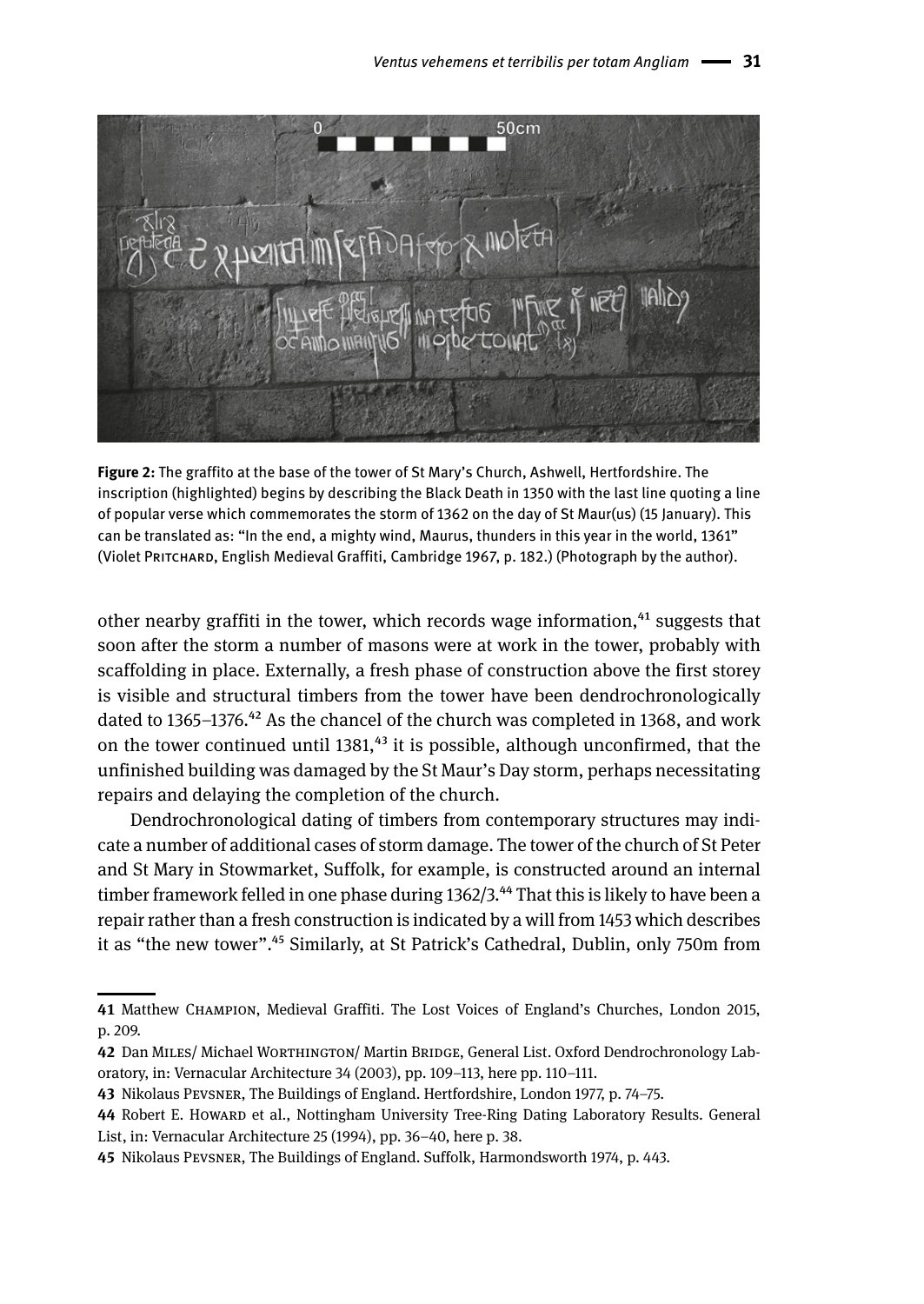the documented storm damage at the Dominican Friary,<sup>46</sup> a timber has been dated to winter 1361/1362, the season of the storm. $47$  In this case the damage itself has been interpreted as the result of a fire in the 1350s but the timber could have come from a tree felled by the storm. Another possible candidate is a low-status house from Long Wittenham, Oxfordshire, the timbers of which date to c. 1363.<sup>48</sup> While this close dating alone is inconclusive, documentary evidence does record damage to the local parish church of St Mary in the St Maur's Day storm $49$  strengthening the possible identification of the house as a structure which either required repair or reconstruction as a result of storm damage.

Using the many different strands of evidence described above, although not all known cases are discussed, it is possible to plot the known points where damage was felt on the night of 15 January 1362. This is presented below (Figure 3, 1) and shows both a confidence rating, certain (red), high confidence (orange) and low confidence (yellow). 'Certain' locations are those where documentary evidence specifically describes damage on 15 January 1362 while those in the 'high confidence' category are locations where storm damage is reported in 1362, with the exact date of the storm not given. At those locations in the 'low confidence' category are the uncertain locations identified based on close dendrochronological dating, discussed above, and sites where storm damage, and often corresponding repairs, are documented in the immediate aftermath of the 1362 event but no explicit link is made in the sources to the St Maur's Day storm itself. In addition, the type of evidence presented (historical, structural, documentary or a combination) is shown in (Figure 3, 2). Although the available evidence does not permit many sites to be definitively attributed to the St Maur's Day storm, the evidence certainly attests to extensive damage throughout eastern England. According to a kernel density plot of these data (Figure 3, 3), London and its surroundings register as the epicentre of the damage and indeed urban areas must have focussed the damage with their higher densities of population and structures. It must be remembered however, that only the density of known, documented damage rather than the density of the total damage which occurred is mapped and damage was more likely to be recorded in areas of high population. This may explain why there is no known data from south Wales and little evidence from Cornwall and Devon although the storm almost certainly affected these areas. The known area of effect, and particularly the areas where damage certainly occurred, on the other hand, covered some of England's most populous counties (Figure 3, 4), especially

**<sup>46</sup>** See Gilbert (note 13), p. 396.

**<sup>47</sup>** David M. Brown, Irish and English Dendrochronology, in: Vernacular Architecture 41 (2010), pp. 119–122, here p. 120.

**<sup>48</sup>** Nat W. Alcock, et al., Leverhulme Cruck Project. Results 1988, in: Vernacular Architecture 20 (1989), pp. 43–45, here pp. 43–44.

**<sup>49</sup>** RCHM (Royal Commission on Historical Manuscripts), Second Report of the Royal Commission on Historical Manuscripts, London 1874, p. 128.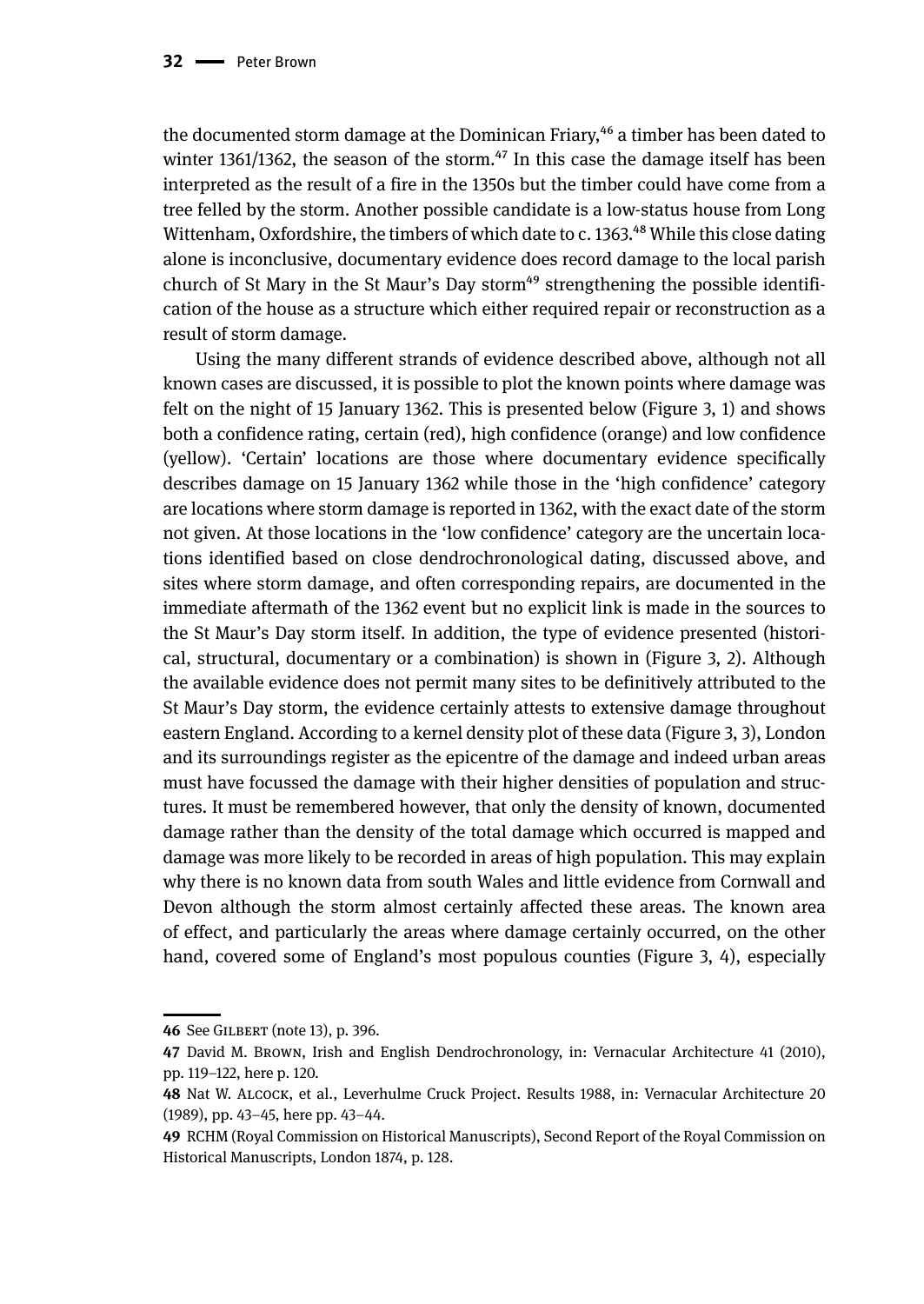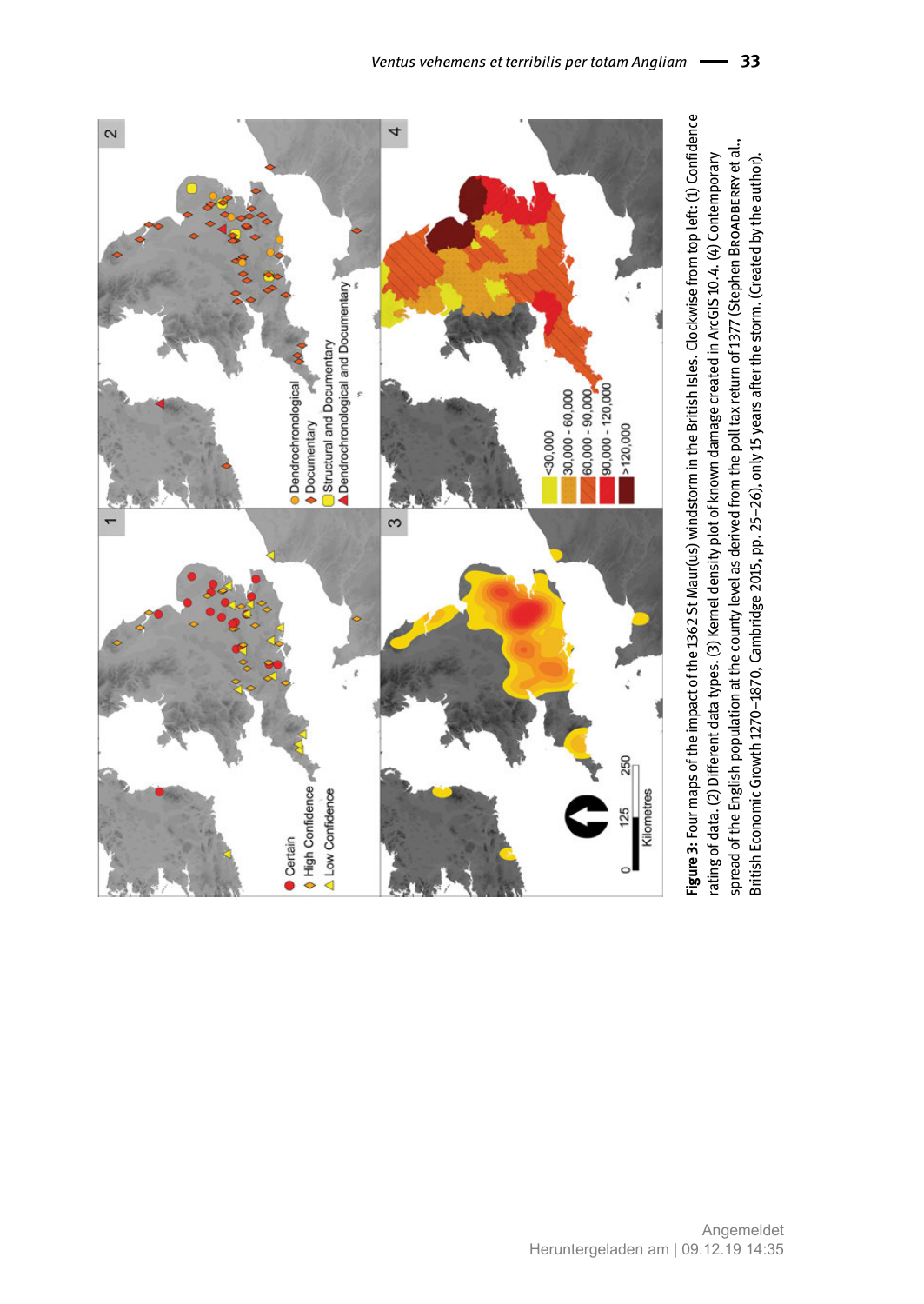Norfolk, Suffolk, Essex and Kent. Taken together the evidence agrees well with the view derived solely from the written evidence; that the storm originated from the south west and particularly severely affected the south east.

Despite the quantity and different types of source material, it is clear that the available evidence provides only a biased view of what occurred in the St Maur's Day storm. This is a result of the limited extent to which damage and repairs were recorded in addition to the survival of evidence, both written and structural, into the present. Ecclesiastical and seigneurial properties and interests are well represented while the immediate impact of the event on the lower classes, who were more likely to be illiterate and had less need to record expenses, is covered comparatively rarely. Although many of the sources describe trees being felled, there is no way to quantify or gauge the affected geographic extent. As a comparison, some 15 million trees were felled during the Great Storm of 1987<sup>50</sup> and although this number may have been elevated due to modern planting regimes and the fact that leaves were still on the trees,<sup>51</sup> a number in the same range must also have been felled in 1362. Relatively few areas where trees were felled, however, can be positively identified.<sup>52</sup> Another area for which there is conspicuously limited evidence is the storm's effect on shipping. The only known affected vessel, the *Tarrit*, was forced to shore at Plymouth by the storm and subsequently became the subject of a legal dispute after being plundered by the locals.53 However, the case of the *Tarrit* cannot have been an isolated incident as, although no further specific cases are known in detail, one source does record that many other vessels were lost.<sup>54</sup> As a result of the various gaps in the available evidence, what can be said about the storm's impact on the lower classes, woodland in undocumented areas and shipping is limited and conjectural.

The most comprehensive previous assessment of the St Maur's Day storm compared it to the windstorms of 1662, 1703 and 1987<sup>55</sup> These were similar in that they

**<sup>50</sup>** Allen JRL (1992) Trees and their Response to Wind: Mid Flandrian Strong Winds, Severn Estuary and Inner Bristol Channel, Southwest Britain, in: Philosophical Transactions of the Royal Society B 338 (1286), pp. 335–364, here p. 340.

**<sup>51</sup>** Petr DOBROVOLNÝ/ Rudolf BRÁZDIL, Documentary evidence on strong winds related to convective storms in the Czech Republic since AD 1500, in: Atmospheric Research 67/68 (2003), pp. 95–116, here p. 107; Chris P. Quine, Damage to trees and woodlands in the storm of 15–16 October 1987, in: Weather 43 (1988), pp. 114–118, here p. 115.

**<sup>52</sup>** Exceptions include Alveston, Warwickshire, see Worcester, Worcester Cathedral Library, E20, and possibly Watlington, Oxfordshire, see K S. B. Keats-Rohan, 'Most Securely Fortified': Wallingford Castle 1071–1540, in: K. S. B. Keats-Rohan/ Neil Christie/ David Roffe (eds.), Wallingford: The Castle and the Town in Context, Oxford 2015, pp. 34–115, here p. 94.

**<sup>53</sup>** Rymer's Foedera, Volume I, 1066–1377, ed. Thomas D. HARDY, London 1869, p. 420; London, The National Archives of the UK, SC 8/247/12320.

**<sup>54</sup>** O'Donovan (note 11), p. 625: *A very great storm in this year threw down several churches and houses, and also sank many ships and boats*.

**<sup>55</sup>** Rowe (note 6), pp. 148–155.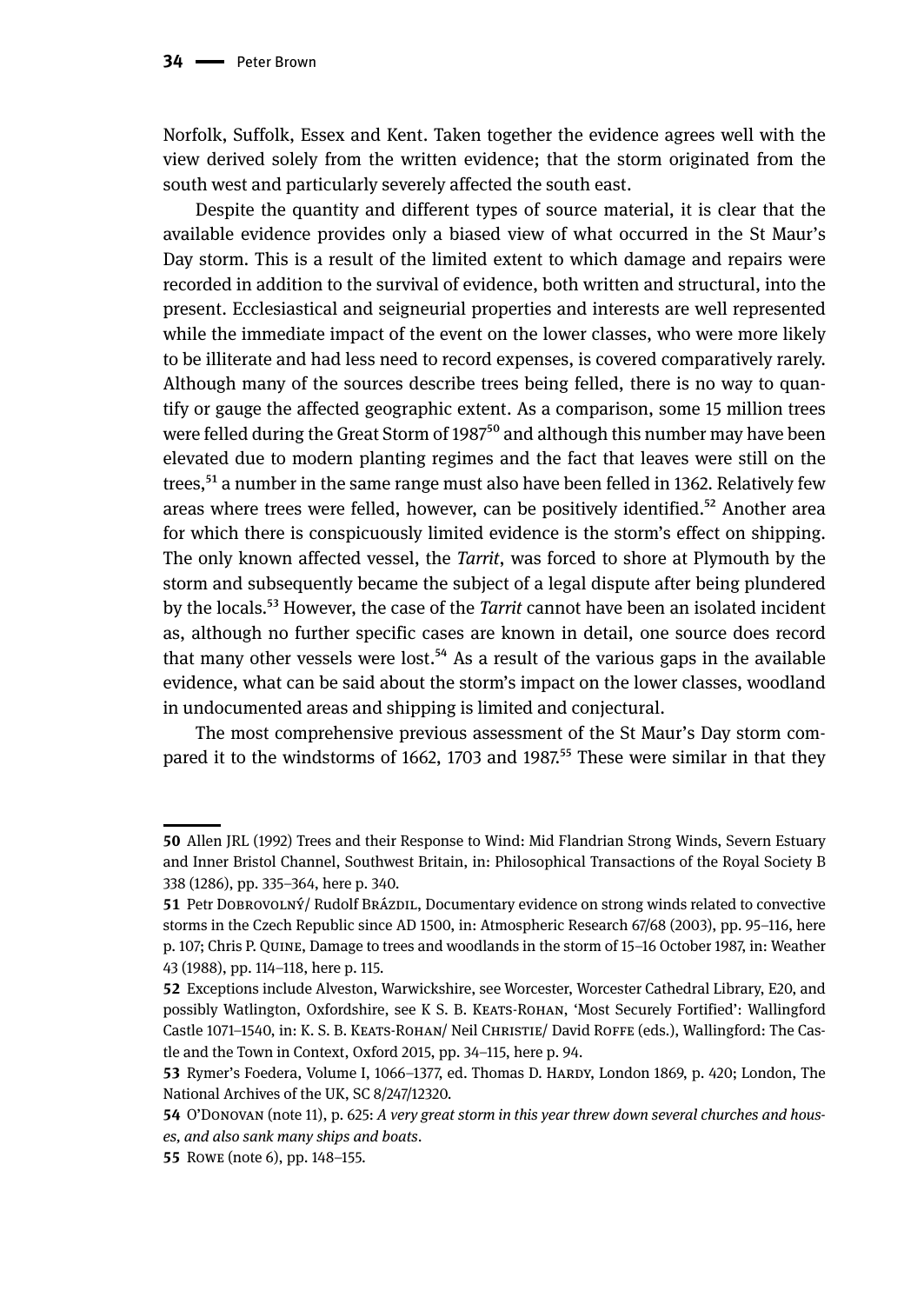were high magnitude events which tracked across southern England from west to east. As an analogy, the peak wind speed recorded during the 1987 storm was 196 km/h. Although not unusual for the British Isles as a whole, south-east of an imaginary line between Norwich and Southampton, such wind speeds have an estimated recurrence interval of over 200 years.<sup>56</sup> On average, this means that in this region, a storm of this magnitude sits well beyond living memory. As all the evidence indicates the St Maur's Day storm was a comparable phenomenon to the Great Storm of 1987, the long recurrence interval fits well with the chronicler's descriptions of the storm as the worst that could be recalled.

Just how unusual the St Maur's Day storm was can be further assessed through an analysis of the climatic and meteorological conditions prior to its occurrence. This can be reconstructed in very vague terms from information relating to the weather over the preceding months. Historical evidence from the second half of 1361 shows that, following a summer of drought in England,<sup>57</sup> sea ice was present in Iceland during the autumn<sup>58</sup> and by Christmas time fruit trees were in bloom near Paris.<sup>59</sup> The presence of sea ice suggests cold conditions in the Arctic while flowering trees indicate an unusually warm winter in northern France. This patchy and uncertain picture can be augmented with the addition of climatic proxy evidence for the early 1360s. These indicate a low-level spike in sea surface temperatures during the early 1360s which was sharply followed by cooling<sup>60</sup> and a peak in sea ice coverage in 1364.<sup>61</sup> Reconstructed summer temperatures across Europe signal high fluctuations between 1361 and 1362,<sup>62</sup> with anomalously cold summers in Slovakia during both years<sup>63</sup> and

58 Islandske Annaler indtil 1578, ed. Gustav STORM, Christiana 1888, p. 359.

**<sup>56</sup>** Stephen D. Burt/ D. A. Mansfield, The Great Storm of 15–16 October 1987, in: Weather 43 (1988), pp. 90–110, here pp. 101–103.

**<sup>57</sup>** Peter F. Brandon, Late-Medieval Weather in Sussex and Its Agricultural Significance, in: Transactions of the Institute of British Geographers 54 (1971), pp. 1–17, here p. 3; Astrid Ogilvie/ Graham FARMER, Documenting the Medieval Climate, in: Mike HULME/ Elaine BARROW (eds.), Climates of the British Isles. present, past and future, London, New York 1997, pp. 112–133, here p. 127.

**<sup>59</sup>** Jeane de Venette, The Chronicle of Jean de Venette, ed. Jean BIRDSHALL/ Richard A. NEWHALL, New York 1953, p. 108.

**<sup>60</sup>** Alastair G. Dawson et al., Greenland (GISP2) ice core and historical indicators of complex North Atlantic climate changes during the fourteenth century, in: The Holocene 17 (2007), pp. 427–434, here p. 431.

**<sup>61</sup>** Guillaume Massé et al., Abrupt climate changes for Iceland during the last millennium. Evidence from high resolution sea ice reconstructions, in: Earth and Planetary Science Letters 269 (2008), pp. 565–569, here p. 567.

**<sup>62</sup>** Jürg Luterbacher et al., European summer temperatures since Roman times, in: Environmental Research Letters 11 (2016), pp. 1–12.

**<sup>63</sup>** Ulf Büntgen et al., Filling the Eastern European gap in millennium-long temperature reconstructions, in: Proceedings of the National Academy of Sciences 110 (2013), Online Data available at: [http://](http://www.ncdc.noaa.gov/paleo/treering.html) [www.ncdc.noaa.gov/paleo/treering.html](http://www.ncdc.noaa.gov/paleo/treering.html) [Accessed 31/08/2016].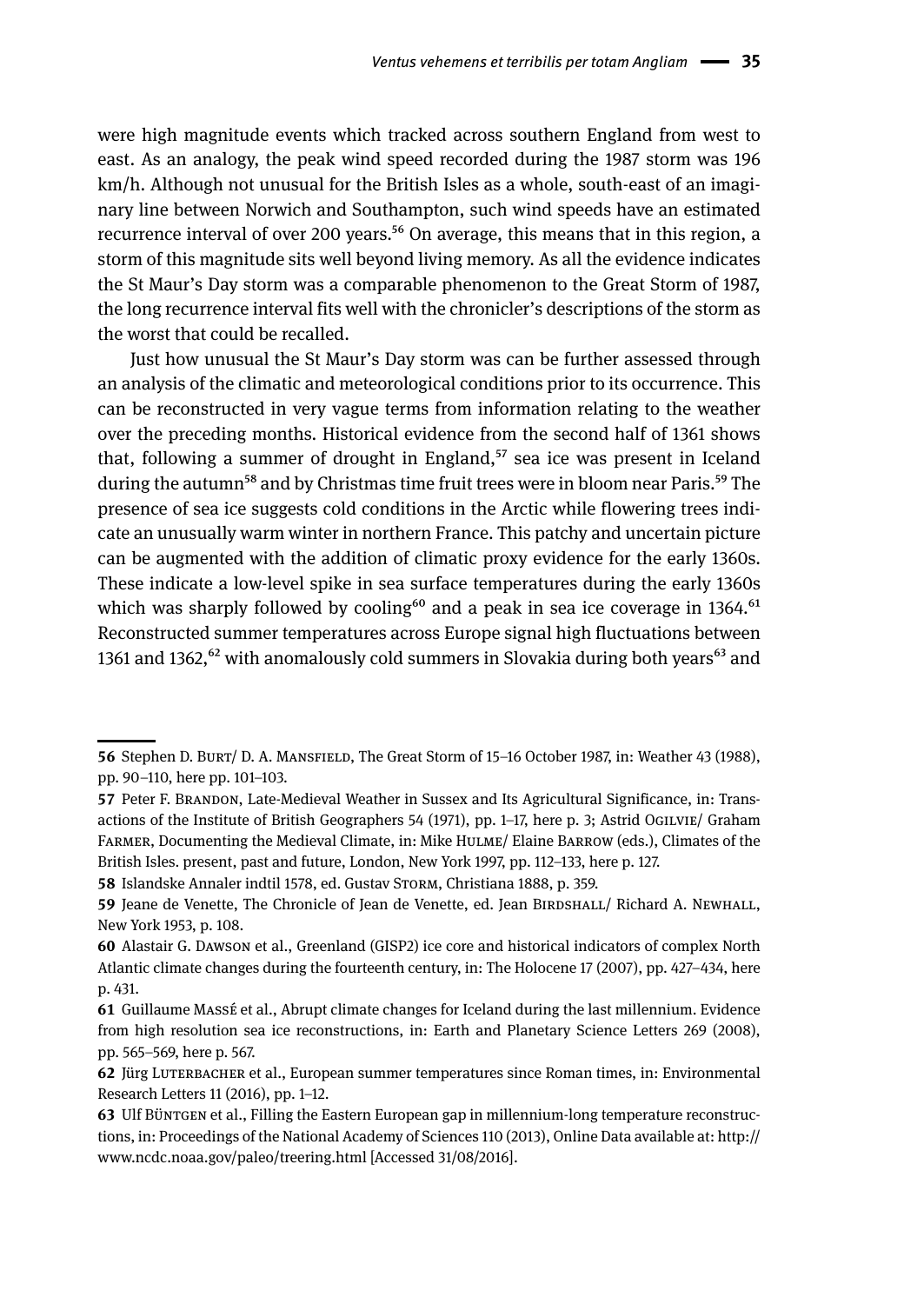a 'great' drought in Croatia in spring 1362.<sup>64</sup> Meanwhile the phase of the North Atlantic Oscillation appears to have favoured higher magnitude storms at this time.<sup>65</sup> These proxies provide quantitative proof of the dramatic fluctuations in global atmospheric circulation which characterized the period from the late  $13<sup>th</sup>$  century through to the end of the 14<sup>th</sup> century, with the late 1350s and early 1360s registering as one of the peaks of environmental instability between 1300 and 1500.<sup>66</sup> It is important to emphasise though, that there are great difficulties in attributing single events to climatic change, with windstorms a particularly uncertain phenomenon.<sup>67</sup> That being the case, the storm of January 1362 demonstrably occurred during a period of high climatic instability when the North Atlantic Oscillation favoured storms of increased magnitude. While it is difficult to make any unqualified statements, it is likely that the global climatic shifts in play at this time affected the magnitude and track taken by the storm.

Just as severe fluctuations were affecting atmospheric circulation, and perhaps as a 'teleconnection' between environment and society, unprecedented anomalies were also occurring in the world of man. Only a decade before the storm, the Black Death had reduced the population of England by approximately 40 percent.<sup>68</sup> This plague, understandably provoked great fear, not only as a result of the high mortality but also due to the unsettling thought that, as a sign of divine displeasure, worse could follow. Plague flared up once more in 1361, its first major resurgence since the Black Death, and against this troubling backdrop the occurrence of a windstorm of a magnitude beyond which nobody living could recall must have provoked heightened fear and alarm. The two 'pestilences', wind and disease, were listed together in a petition to parliament in October  $1362^{69}$  and some of the chronicler's accounts illustrate the popular mindset. The 'Eulogium Historiarum', for example, describes how some contemporaries believed the storm to be a divine punishment<sup>70</sup> while, similarly, an anonymous chronicler from Canterbury commented on the anxiety it caused amongst the

**<sup>64</sup>** Andrea Kiss/ Zrinka Nikolić, Droughts, Dry Spells and Low Water Levels in Medieval Hungary (and Croatia) I. The Great Droughts of 1362, 1474, 1479, 1494 and 1507, in: Journal of Environmental Geography 8 (2015), pp. 11–22, here pp. 13–14.

**<sup>65</sup>** Valérie Trouet et al., North Atlantic storminess and Atlantic Meridional Overturning Circulation during the last Millennium. Reconciling contradictory proxy records of NAO variability, in: Global and Planetary Change 84/85 (2012), pp. 48–55, here p. 53.

**<sup>66</sup>** Bruce M. S. Campbell, The Great Transition. Climate, Disease and Society in the Late-Medieval World, Cambridge 2016, p. 339.

**<sup>67</sup>** National Academies of Sciences, Engineering, and Medicine, Attribution of Extreme Weather Events in the Context of Climate Change, Washington 2016, pp. 111–114.

**<sup>68</sup>** Broadberry (note 49), p. 14.

**<sup>69</sup>** Mark Ormrod, The Parliament Rolls of medieval England, 1275–1504, vol. 5 Edward III, 1351–1377, Woodbridge 2005, p. 142.

**<sup>70</sup>** Haydon (note 14), p. 229: *unde creditur a nonnullis diram Dei fuisse flagellationem*.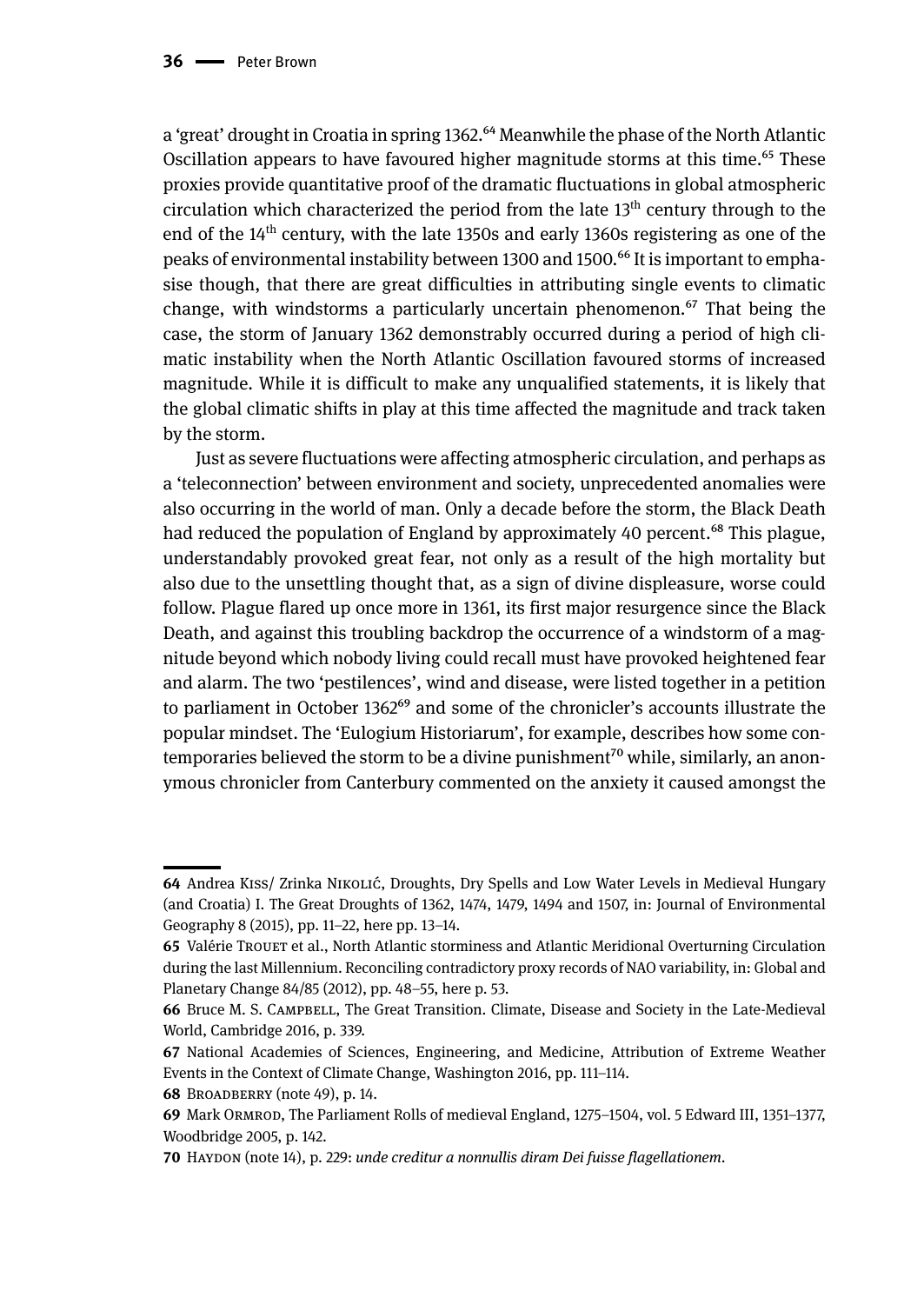English population.71 During the medieval period, storms were widely believed to be demonic in origin with frightening folk stories often attached to their occurrences.<sup>72</sup> This is hinted at by one chronicler who blamed the fact that a joust had been scheduled to take place two days later as the root cause of the storm.<sup>73</sup> Although the Church had lifted its ban on jousting in 1316,<sup>74</sup> evidently some churchmen still regarded them as events which displeased God. Each of the participants in this particular event seem to have provocatively embraced this view by outfitting themselves as one of the seven deadly sins.<sup>75</sup> So perturbed was the anonymous Canterbury chronicler that he even went so far as to compare the storm to the Day of Judgment, a well-known event for Christians through Church teachings and popular culture. For example, the fifteen signs of doom associated with the apocalypse, included in popular poetry such as the early 14<sup>th</sup> century work 'The Pricke of Concience', contained many elements which contemporaries could see around them, the coming of natural disasters, the destruction of buildings and high mortality of men.<sup>76</sup> We can even surmise that the foreboding miracles reported throughout 1361, including a solar eclipse, blood red rain and the appearance of a cross of blood in the  $air<sub>1</sub><sup>77</sup>$  may have compounded the situation as such occurrences were frequently interpreted as ominous portents of the future.<sup>78</sup>

The Church appears to have capitalized on the state of fear among the populace through a variety of means. For example, although it is unknown whether the storm was the cause of damage to the belfry at the Augustinian friary of Clare, Suffolk, uncertainty for what awaited in the afterlife may explain why, in 1363, the son of a local alderman donated £100 towards the construction of a new bell-tower. This case reveals a motivation for such charitable acts, as the great generosity of the donation led to the appointment of a priest to hold prayers for the souls, both in life and death, of the benefactor, his parents and any others to which he was obligated.<sup>79</sup> Such prayers were believed to ease the passage of the individual and his family members from the troubled temporal realm into the kingdom of heaven. In the storm's aftermath charitable donations of wind-felled timber were also made by the Black Prince

**<sup>71</sup>** Scott-Stokes/ Given-Wilson (note 25), p. 118–119: … *et inhabitantes terram Anglie timor ac tremor sic exterruit quod nullus sciuit ubi secure potuit laticare, nam ecclesiarum campanilia, molendina ad uentum ac mansiones multe ceciderunt ad terram absque magna corporum lesione.*

**<sup>72</sup>** Carl S. Watkins, History and the Supernatural in Medieval England, Cambridge 2007, pp. 58–59. **73** Scott-Stokes/ Given-Wilson (note 25), p. 118–119.

**<sup>74</sup>** Juliet R. V. Barker, The Tournament in England 1100–1400, Woodbridge. 1986, pp. 70–83, 95. James W. Brodman, Charity and Religion in Medieval Europe, Washington D. C. 2009, pp. 35-37. **75** Tait (note 7), p. 151.

**<sup>76</sup>** The Prick of Conscience (Stimulus Conscientiae), ed. Richard Morris, Berlin 1863, pp. 129–131.

**<sup>77</sup>** Hog (note 18), p. 196; Lumby (note 19), p. 411.

**<sup>78</sup>** Watkins (note 72), pp. 47–48.

**<sup>79</sup>** The Cartulary of the Augustinian Friars of Clare, ed. Christopher HARPER-BILL, Woodbridge 1991, p. 85.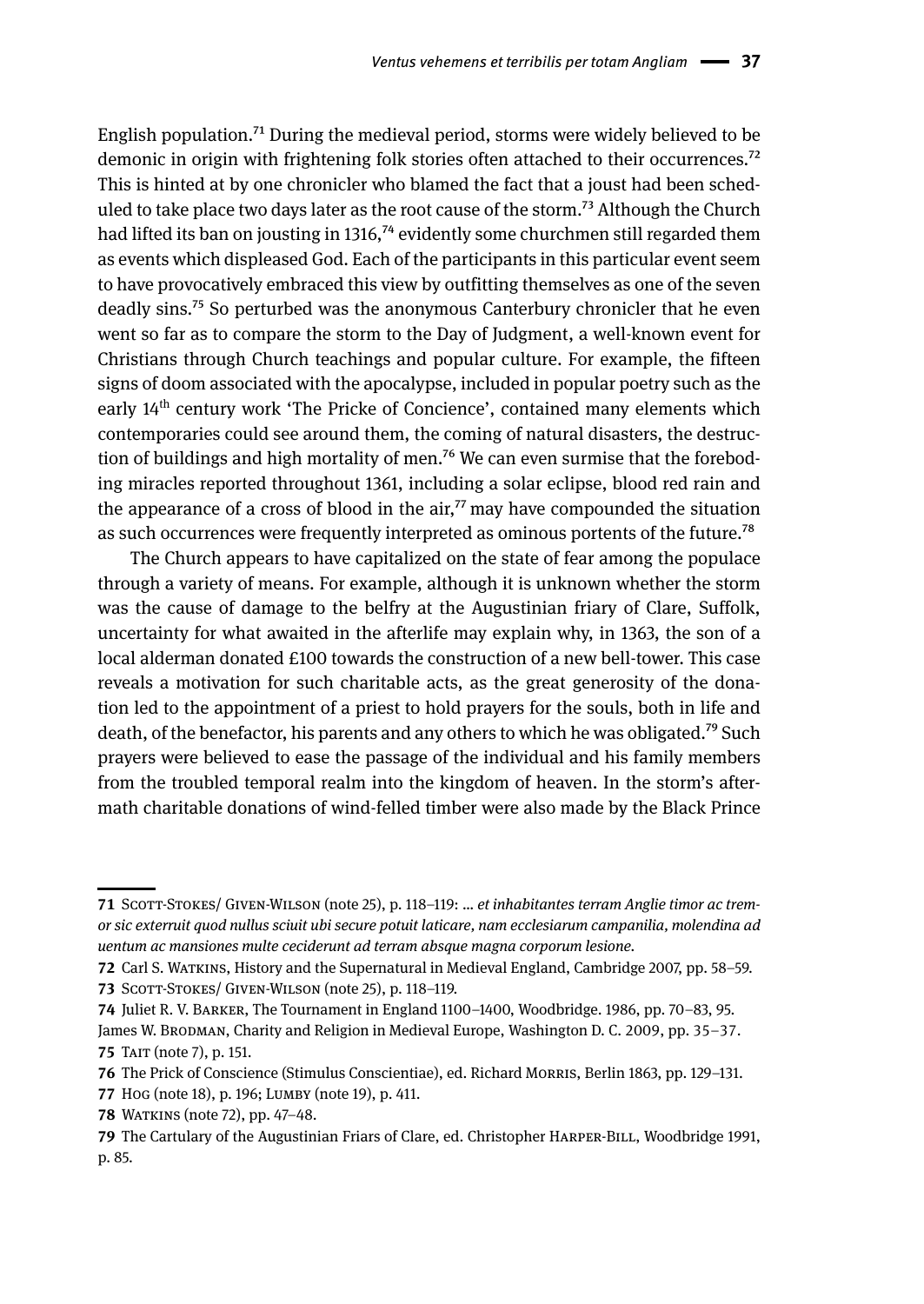to ecclesiastical institutions, such as the Dominican Friars of Dunstable<sup>80</sup> and the parish church of Great Heney,<sup>81</sup> Essex, but also to his lay tenants whose homes had been damaged, such as those at Torpel, Northamptonshire.<sup>82</sup> Charity of this kind may have been believed to offer remission for sins<sup>83</sup> but, more cynically, it also served the practical purpose of speeding the recovery of the Prince's tenants allowing them to resume rental payments as quickly as possible. Certainly, this was true of those outstanding debts overlooked by the exchequer in the aftermath of the storm.<sup>84</sup> Although the importance of charity was an integral part of the Christian worldview, financial practicalities meant that it was in the interests of landowners that their tenants were not pushed to a 'tipping point' by crises such as the storm.

For those without the resources to make sizeable charitable donations, similar spiritual benefits could be obtained through indulgencies. These amounted to reductions in the amount of time an individual's soul spent in purgatory and were offered in exchange for donations of money or labour, or to attract pilgrims, at a number of the structures damaged on St Maur's Day. Thus at Norwich Cathedral in 1363, an indulgence of 7 years and 280 days was granted to those who contributed towards the repairs made necessary by storm damage.<sup>85</sup> Lesser indulgences were also advertised at a number of other ecclesiastical institutions due to storm damage such as Cloyne Cathedral, County Cork,<sup>86</sup> the Benedictine Abbey of St John, Colchester, Essex<sup>87</sup> and the churches of Stone, Kent<sup>88</sup> and Whitechapel, London.<sup>89</sup> These measures presumably helped the affected Church properties to finance the required repairs although precisely how effective they were is unknown.

The fear and panic evident in the descriptions of the chroniclers and the theological dimensions associated with some reactions to the storm certainly do not explain the responses of all groups. Some directly benefitted from the widespread damage while others pragmatically turned the situation to their own advantage. Roofers and

**<sup>80</sup>** Register of Edward the Black Prince, Part IV, England, A. D. 1351–1365, ed. Michael C. B. Dawes, London 1933, p. 417.

**<sup>81</sup>** Ibid., p. 432.

**<sup>82</sup>** Ibid., p. 431.

**<sup>83</sup>** James W. Brodman, Charity and Religion in Medieval Europe, Washington D. C. 2009, pp. 35–37.

**<sup>84</sup>** W. Mark ORMROD, The Politics of Pestilence. Government in England after the Black Death, in: W. Mark ORMROD/ Phillip G. LINDLEY (eds.), The Black Death in England, Stamford 1996, pp. 147–181, here p. 169.

**<sup>85</sup>** Calendar of entries in the Papal Registers relating to Great Britain and Ireland. Petitions to the Pope, Volume I, ed. William H. Bliss, London 1896, p. 418: "For an indulgence, during ten years, of seven years and seven quadragene to penitents who help to repair the cathedral church of Holy Trinity, Norwich, which has suffered from wind and storm."

**<sup>86</sup>** Ibid., p. 414.

**<sup>87</sup>** Ibid., p. 444.

**<sup>88</sup>** Ibid., pp. 421–422.

**<sup>89</sup>** Ibid., p. 468.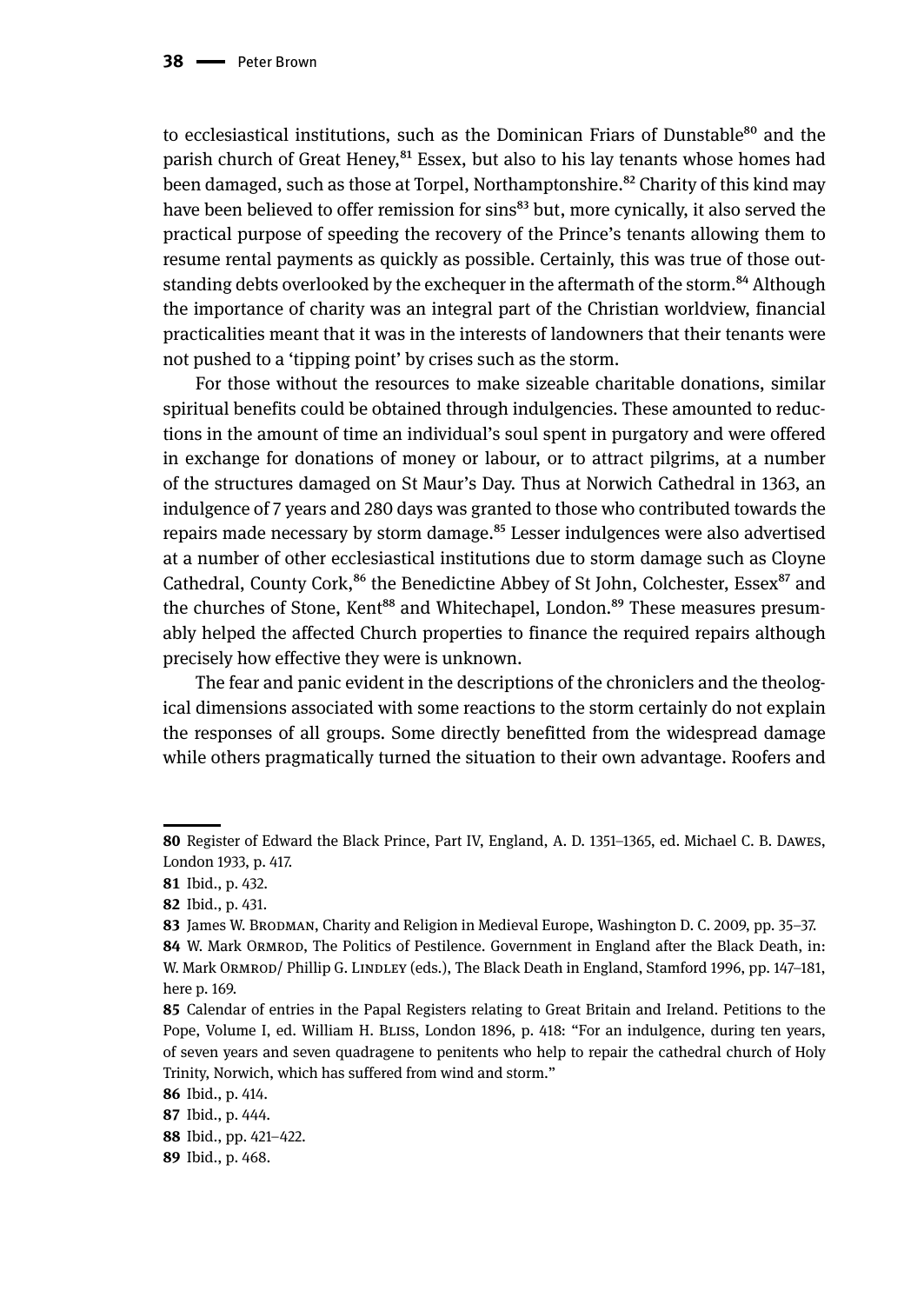tilers, for instance, were in a strong position on the morning after the storm. The high demand for their services is demonstrated not only by the numerous reports of damaged buildings but also by the fact that in the storm's aftermath 123,500 tiles were purchased from one Roger 'tiler' at King's Langley, Hertfordshire, at a price of 5s 6d per thousand.<sup>90</sup> That some may have been tempted to exploit the sudden rise in demand is suggested by a royal decree which forbade tilers and roofers from raising the prices of their tiles or labour beyond what had been charged at Christmas 1361/1362. This accords with the concept of the just price championed by churchmen such as Aquinas who argued that "if … one man [may] derive a great advantage by becoming possessed of the other man's property, and the seller be not at a loss through being without that thing, the latter ought not to raise the price".<sup>91</sup> The legislation also mirrored price fixing that had been enacted in England in the face of the Black Death<sup>92</sup> and the fact it was issued to the sheriffs throughout England illustrates that the storm was perceived to be a universal hazard.<sup>93</sup> The proclamation can be traced through the English administrative bureaucracy as it was reissued by the abbot of St Albans to the townspeople there<sup>94</sup> while the abbot of Peterborough wrote back to the Chancery to guarantee that the order was not being contravened within the lands administered by the abbey.<sup>95</sup> Profiteering from the situation can also be seen in the actions of Simon Islip, Archbishop of Canterbury. After the storm, Islip purchased land in Oxford in order to found a new University college to be called 'Canterbury Hall'. The source which describes this purchase strongly implies that the land was available because the buildings which had previously stood there had been damaged in the storm.<sup>96</sup> This case probably represents a fairly common occurrence in the years which followed in which those with reserves of financial capital were able to cheaply acquire property from those too poor to fund repairs themselves. Although contemporary moral thinking condemned making a profit from natural disasters, this did not prevent the Archbishop of Canterbury, England's foremost prelate, from turning the situation to the advantage of the Church.

In the weeks and months that followed, landowners such as the Black Prince were also determined to maximise profits in order to mitigate any financial losses.

**<sup>90</sup>** A History of Hertfordshire: Volume IV*,* ed. William Page, London 1914, p. 265.

**<sup>91</sup>** Thomas Aquinas, Summa Theologica, Volume Two, Containing Second Part of the Second Part, QQ. 1–189 *and Third Part, QQ. 1–90*, New York et al. 1947, pp.1513–1514.

**<sup>92</sup>** Robert Braid, Economic Behaviour, Markets and Crises. The English Economy in the Wake of Plague and Famine in the 14th Century, in: Simonetta CAVACIOCCHI (ed.), Le interazioni fra economia e ambiente biologico nell'Europa preindustriale secc. XIII-XVIII, Firenze 2010, pp. 335–372, here p. 359.

**<sup>93</sup>** Calendar of the Close Rolls, Edward III, Volume XI, 1360–1364, ed. Henry C. MAXWELL LYTE, London 1909, p. 238.

**<sup>94</sup>** Riley (note 23), pp. 46–47.

**<sup>95</sup>** Stamp (note 37), p. 177.

**<sup>96</sup>** Wharton (note 33), p. 46.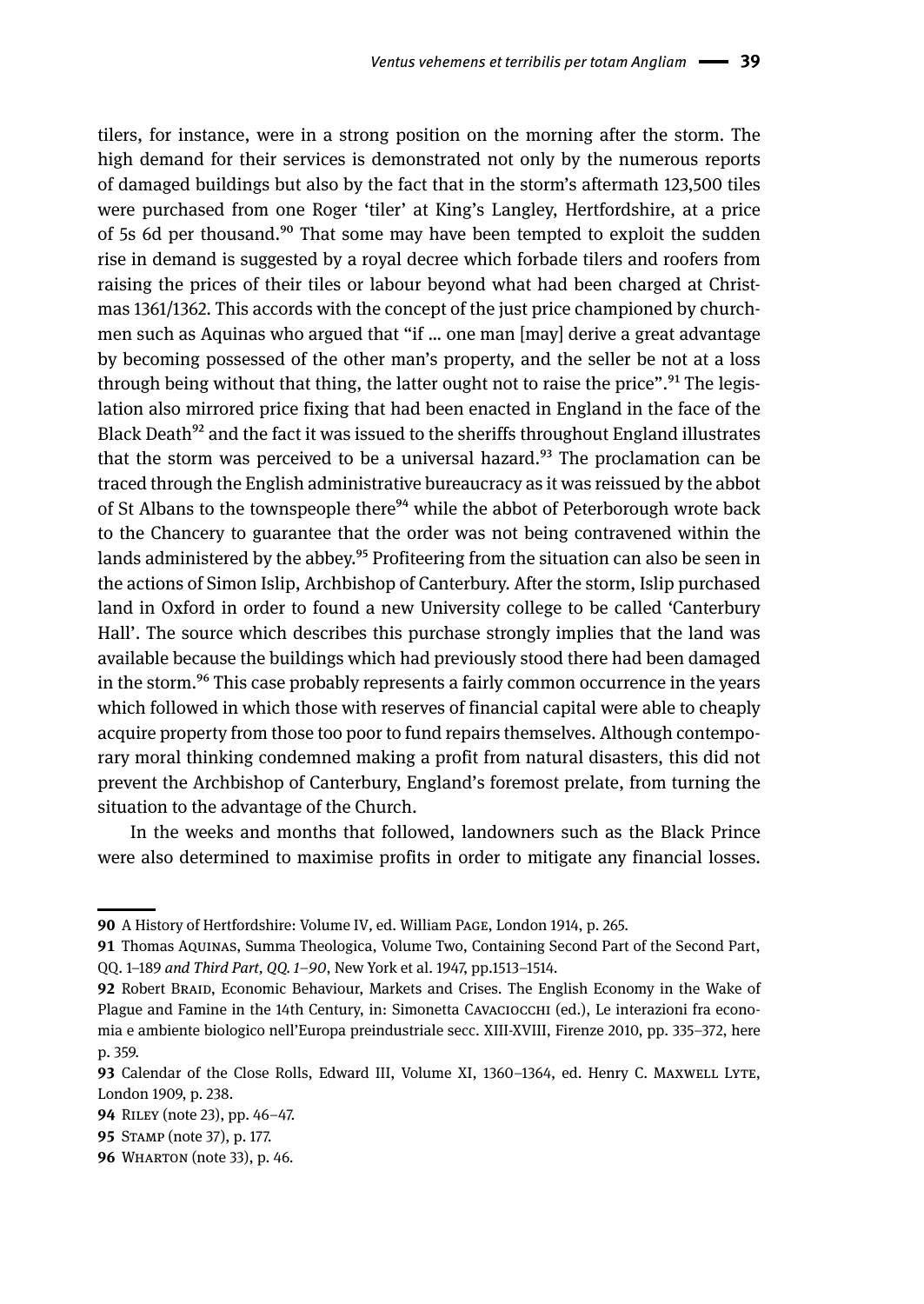This can be seen across the Prince's estates where profit-making and loss-minimizing activities were instigated such as selling off hay and wind-felled timber and putting a lime-kiln into operation to produce lime for resale in order to generate income.<sup>97</sup> Concern to mitigate the negative economic effects of the storm are further demonstrated by the fact that the Prince felt the need to re-negotiate a long-held custom that the parker, the administrator who oversaw the management of the park, at his estate of Berkhamsted, Hertfordshire, was entitled to the profits from the sale of any windfelled timber on the estate. Instead, as a result of the unprecedented number of trees felled in 1362, the Prince offered a fixed annual sum of 100 shillings, amounting to a guaranteed but reduced rate compared to average earnings in previous years.<sup>98</sup> The management of the prince's estates was clearly relatively efficient and responsive to sudden shocks, standing in stark contrast to the foreboding and superstitious interpretations advanced by many of the chroniclers who documented the storm.

Such practicality is also evident in the decisions taken in the repairs to the structures themselves which were damaged on St Maur's Day. At Salisbury Cathedral, for example, the storm damaged both the uppermost c. 9m of the spire as well as the freestanding belfry. As the belfry was demolished in the late  $18<sup>th</sup>$  century it is impossible to analyse the impact of the storm in this structure but the spire is extant and the repair pattern is observable. Perhaps most interestingly, dendrochronological analysis of the timbers in the spire's internal scaffold return felling dates between 1344–1376, at least a generation after the construction of the spire. The scaffold has therefore been interpreted as an insertion necessitated by storm damage in  $1362$ ,  $99$ which is attested by the documentary record.<sup>100</sup> Although this scaffold may have facilitated the repairs required to the spire, a possible interpretation is that it was intended to offer structural reinforcement against any future storm winds. This possibility is given credence by both the location of the scaffold, internal rather than external, as well as the choice of material, oak rather than lighter alder or pine more commonly used in temporary scaffolding.<sup>101</sup> A parallel comes from the documentary account of the rebuilding of the gatehouse at St Albans after the storm in which it is emphasised that the new gatehouse was covered in a strong lead roof.<sup>102</sup> As a sturdy roofing material, this may have been believed to offer improved protection against any similar future event. A comparable instance of the response of monastic landowners in the immediate aftermath of an environmental shock comes from the lands of Canterbury

**<sup>97</sup>** Dawes (note 80), pp. 420, 429, 431.

**<sup>98</sup>** Ibid., p. 464.

**<sup>99</sup>** Dan W. H. Miles et al., The tree-ring dating of the tower and spire at Salisbury Cathedral, Wiltshire, London 2004, pp. 20–22.

**<sup>100</sup>** Bliss (note 85), pp. 462–463; Calendar of entries in the Papal Registers relating to Great Britain and Ireland. Papal Letters, Volume IV, ed. William H. Bliss, London 1902, p. 89.

**<sup>101</sup>** Miles (note 99), p. 22.

**<sup>102</sup>** Riley (note 23), p. 387: *et fortissimum tectum ipsius cum plumbo cooperuit*.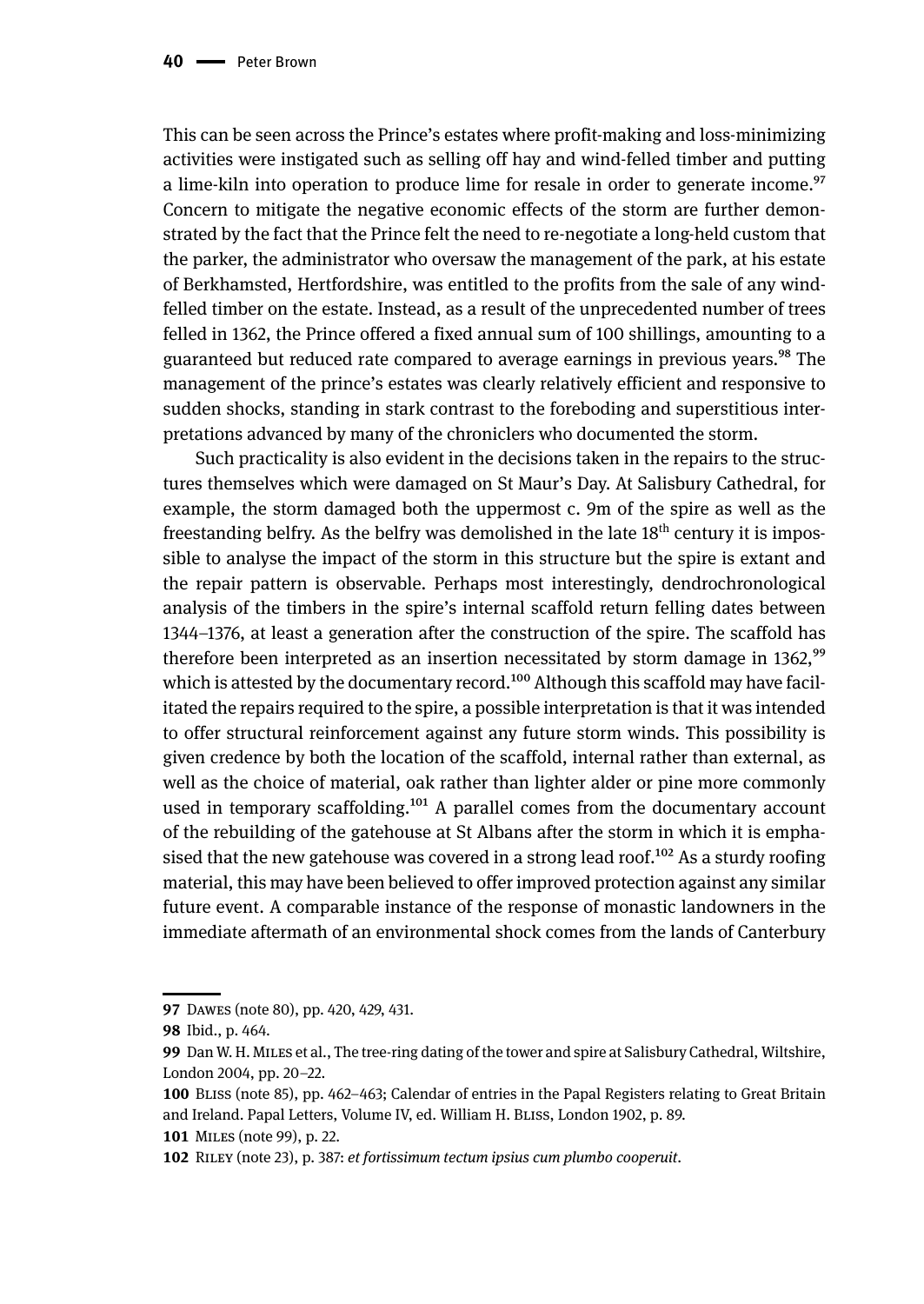Cathedral Priory, where following the storm surge floods of 1287/88 high investment focussed on erecting dykes to protect land against future floods.<sup>103</sup> Perhaps as in this case, investment in available protection, a reinforced spire and more durable roofing, was the favoured way to protect against any future high winds. The difference in scale of the response likely owes both to the relative helplessness of humanity against storms compared to floods, as well as the long recurrence interval of the wind speeds experienced on St Maur's Day, which were without precedent, compared to North Sea storm surge tides, which occurred relatively regularly throughout this period.<sup>104</sup> There is no known evidence for comparable actions taken by lay landowners or amongst the peasant classes in the aftermath of January 1362, who were less likely to possess the required financial reserves, but given the paucity of both documentary and structural evidence, an absence of evidence certainly does not rule out the possibility that such measures may have been taken.

A number of lines of evidence demonstrate that in the years that followed the storm, its occurrence was not forgotten. Later manuscripts frequently contained short marginal notes or other references to the St Maur's Day storm<sup>105</sup> while a number of chroniclers writing soon afterwards recorded popular verses commemorating the event.<sup>106</sup> That these verses were widely known across the area of effect is demonstrated by the graffito from St Mary's Church, Ashwell, (Figure 2) which closely matches a verse given by a contemporary chronicler.<sup>107</sup> As discussed above, the available evidence suggests this graffito is likely to have been carved by a mason working in the tower. If this is the case, the verse was clearly known by both churchmen and laymen providing proof of its wide audience. Although there is no written evidence to substantiate it, another way in which the storm must have been commemorated was through the marks of damage and repair seen on many major ecclesiastical structures, as well as more humble buildings, throughout southern England. These damage patterns must have remained visible long after 1362 as many of the structures which had been damaged by the storm went unrepaired for long periods due to the scarcity of

<sup>103</sup> Anthony Gross/ Andrew Burcher, Adaptation and Investment in the Age of the Great Storms. Agricultural Policy on the Manors of the Principal Lords of the Romney Marshes and the Marshland Fringe, in: Jill EDDISON (ed.), Romney Marsh. The Debatable Ground, Oxford 1991, pp. 107-117, here pp. 108–110.

**<sup>104</sup>** M. Bailey, Per impetum maris. natural disaster and economic decline in eastern England, 1275–1350, in: Bruce M. S. Campbell (ed.), Before the Black Death. Studies in the 'crisis' of the early fourteenth century, Manchester, New York 1991, pp. 184–208.

**<sup>105</sup>** See for example: Durham, Durham University Library, MS Cosin V/III/19/R fol. 19r; San Marino, Huntington Library, HM/28174 fol. 143v; Elizabeth Solopova, Manuscripts of the Wycliffe Bible in the Bodleian and Oxford College Libraries, Liverpool 2016, p. 211.

<sup>106</sup> Hog (note 18), p. 196; Annales Monastici, Volume III, ed. Henry R. Luard, London 1866, p. 477; Hingeston (note 14), p. 221.

**<sup>107</sup>** Hog (note 18), p. 196; Luard (note 106), p. 477: *Ecce flat hoc anno Maurus, in orbe tonat.* The underlined segment of the quote is exactly what was engraved in the tower at St Mary's Church, Ashwell.